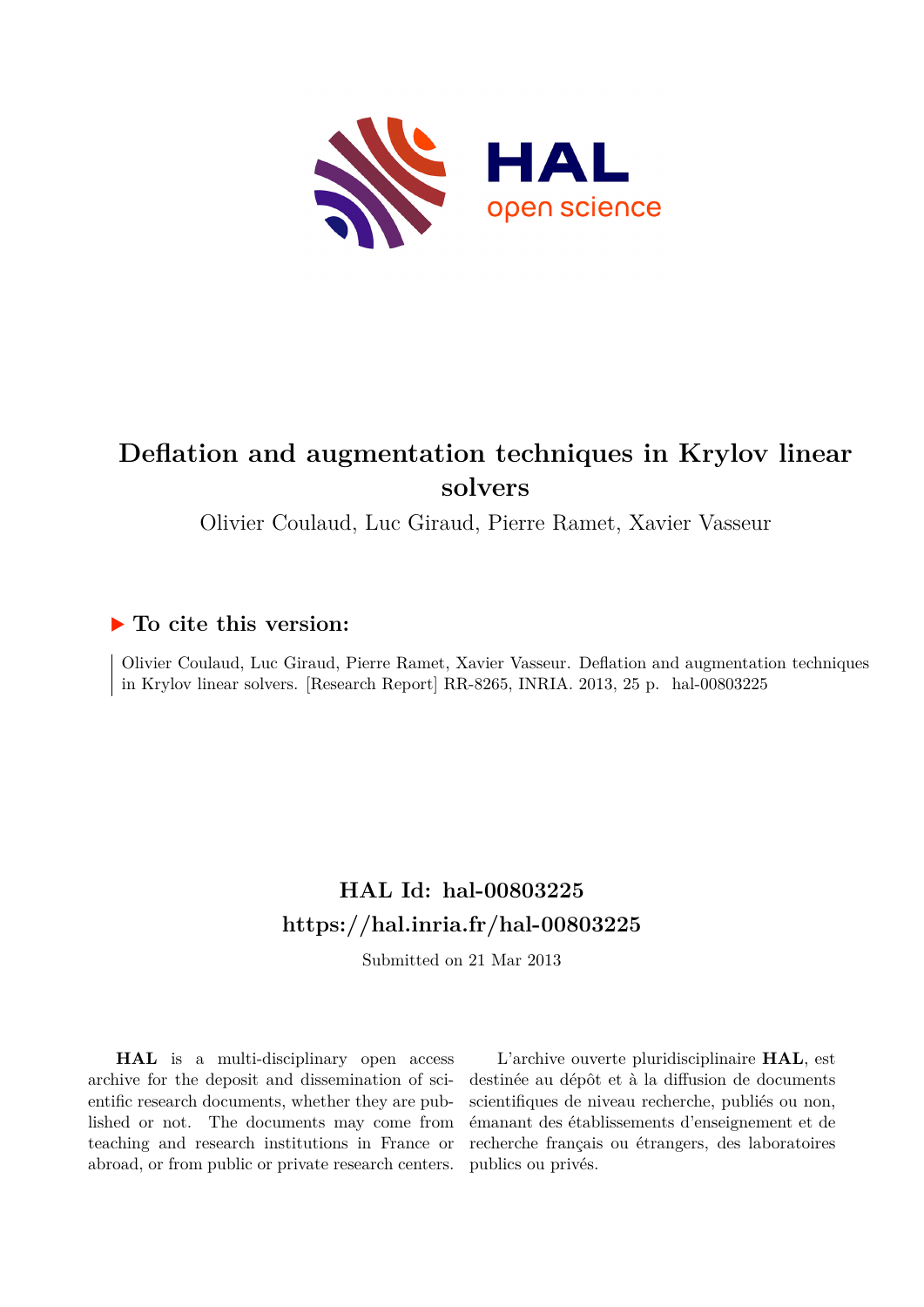# Deflation and augmentation techniques in Krylov subspace methods for the solution of linear systems

Olivier Coulaud, Luc Giraud, Pierre Ramet, Xavier Vasseur

**RESEARCH** REPORT N° 8265 February 2013 Project-Teams HiePACS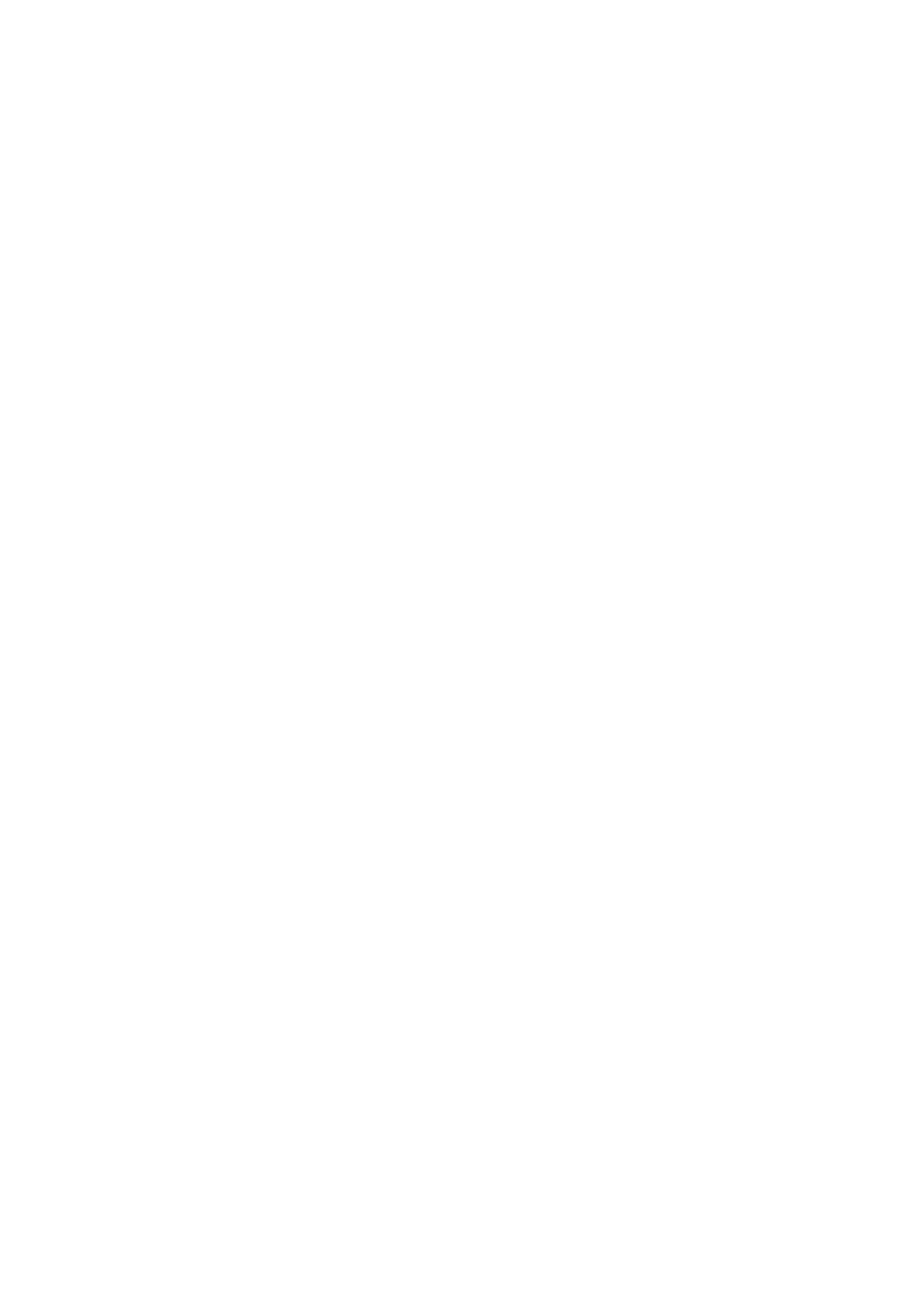

# Deflation and augmentation techniques in Krylov subspace methods for the solution of linear systems

Olivier Coulaud<sup>∗</sup> , Luc Giraud<sup>∗</sup> , Pierre Ramet† , Xavier Vasseur‡

Project-Teams HiePACS

Research Report n° 8265 — February 2013 — [25](#page-28-0) pages

Abstract: In this paper we present deflation and augmentation techniques that have been designed to accelerate the convergence of Krylov subspace methods for the solution of linear systems of equations. We review numerical approaches both for linear systems with a non-Hermitian coefficient matrix, mainly within the Arnoldi framework, and for Hermitian positive definite problems with the conjugate gradient method.

Key-words: Augmentation, Deflation, Krylov subspace methods, Linear systems of equations, Preconditioning.

<sup>∗</sup> Inria Bordeaux-Sud Ouest, France

† Université de Bordeaux 1, France

‡ CERFACS, France

#### **RESEARCH CENTRE BORDEAUX – SUD-OUEST**

200 avenue de la Vielle Tour 33405 Talence Cedex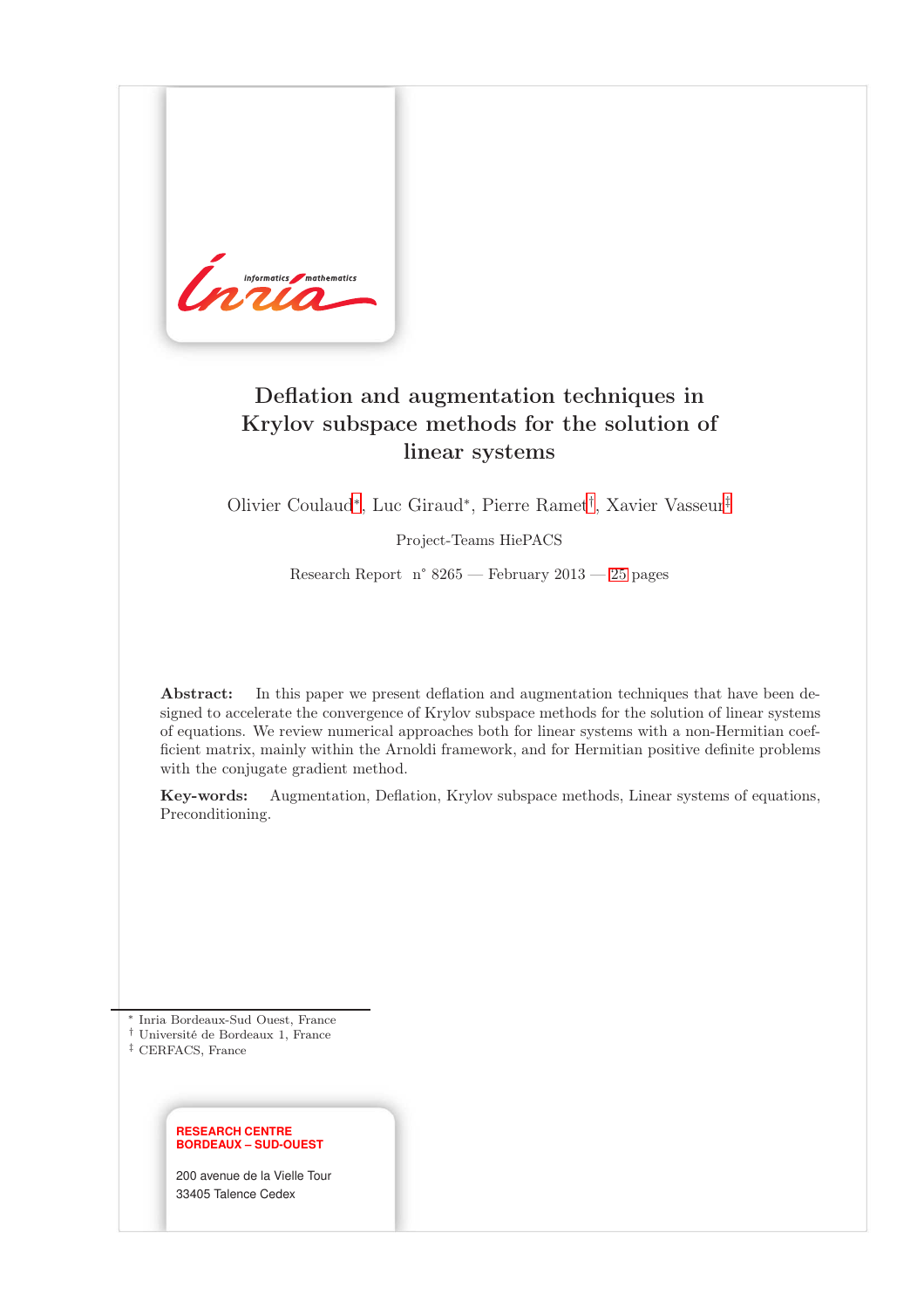# Techniques de déflation et d'augmentation dans les solveurs linéaires de Krylov

Résumé : Dans ce rapport nous présentons des techniques de déflation et d'augmentation qui ont été développées pour accélérer la convergence des méthodes de Krylov pour la solution de systèmes d'équations linéaires. Nous passons en revue des approches pour des systèmes linéaires dont les matrices sont non-hermitiennes, principalement dans le contexte de la méthode d'Arnoldi, et pour des matrices hermitiennes définies positives avec la méthode du gradient conjugué.

Mots-clés : Augmentation, Déflation, Méthodes de Krylov, Systèmes linéaires d'équations, Préconditionnement.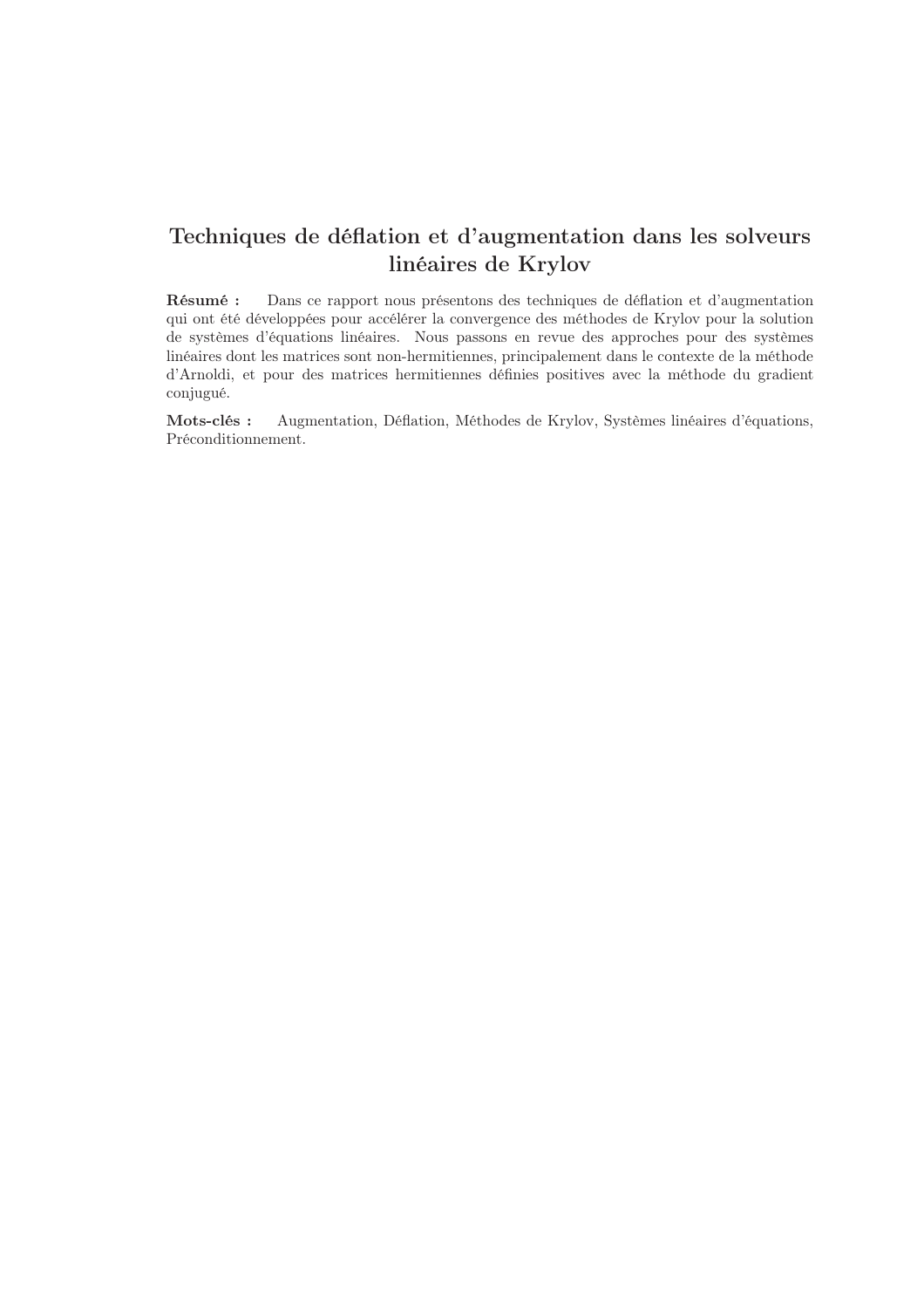# Contents

| $\mathbf{1}$            |                                            | Introduction                                                                                        | $\overline{\mathbf{4}}$ |
|-------------------------|--------------------------------------------|-----------------------------------------------------------------------------------------------------|-------------------------|
| $\overline{2}$          | Some background on Krylov subspace methods |                                                                                                     | $\overline{4}$          |
|                         | 2.1                                        |                                                                                                     | $\overline{5}$          |
|                         | 2.2                                        |                                                                                                     | $\mathbf 5$             |
|                         | 2.3                                        |                                                                                                     | $\overline{5}$          |
|                         | 2.4                                        | Conjugate gradient method $\ldots \ldots \ldots \ldots \ldots \ldots \ldots \ldots \ldots \ldots$   | 6                       |
| 3                       |                                            | Non-Hermitian matrices                                                                              | 8                       |
|                         | 3.1                                        |                                                                                                     | 8                       |
|                         |                                            | Augmentation with an arbitrary subspace<br>3.1.1                                                    | 8                       |
|                         |                                            | Augmentation with approximate invariant subspace $\dots \dots \dots \dots$<br>3.1.2                 | 9                       |
|                         | 3.2                                        |                                                                                                     | 11                      |
|                         |                                            | Deflation based on orthogonal projection $\ldots \ldots \ldots \ldots \ldots \ldots$<br>3.2.1       | 11                      |
|                         |                                            | Deflation based on oblique projection $\ldots \ldots \ldots \ldots \ldots \ldots$<br>3.2.2          | 12                      |
|                         |                                            | 3.2.3<br>Deflation by preconditioning $\dots \dots \dots \dots \dots \dots \dots \dots \dots \dots$ | 13                      |
|                         | 3.3                                        |                                                                                                     | 14                      |
|                         |                                            | Equivalence between deflated and augmented methods<br>$\hfill\ldots\ldots\ldots\ldots$<br>3.3.1     | 14                      |
|                         |                                            | Methods based on augmentation and deflation $\ldots \ldots \ldots \ldots \ldots$<br>3.3.2           | 15                      |
| $\overline{\mathbf{4}}$ | Hermitian positive definite matrices       |                                                                                                     | 16                      |
|                         | 4.1                                        |                                                                                                     | 16                      |
|                         | 4.2                                        |                                                                                                     | 18                      |
|                         | 4.3                                        |                                                                                                     | 19                      |
| 5                       |                                            | Linear systems with multiple right-hand sides given in sequence                                     | 19                      |
| 6                       |                                            | Conclusions and prospectives                                                                        | 20                      |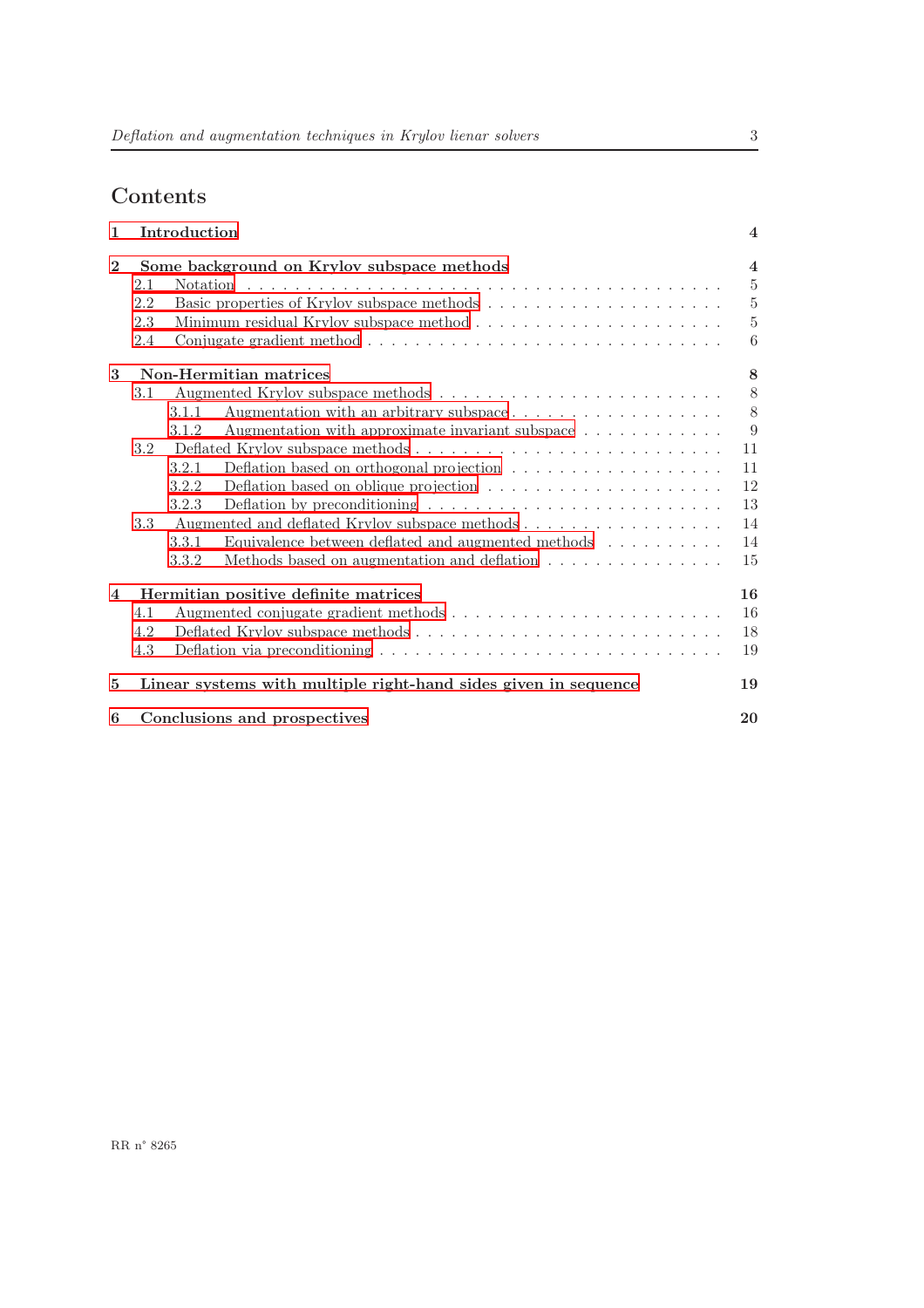## <span id="page-6-0"></span>1 Introduction

The solution of linear systems of the form  $Ax^* = b$  plays a central role in many engineering and academic simulation codes. Among the most widely used solution techniques are the iterative schemes based on Krylov subspace methods [\[3,](#page-23-0) [23,](#page-24-0) [69,](#page-26-0) [80\]](#page-27-0). Their main advantages are their ability to solve linear systems even if the matrix of the linear system is not explicitly available and their capability to be "easily" parallelizable on large computing platforms. In order to speed up the convergence of these solution techniques, Krylov subspace methods are almost always used in combination with preconditioning. That is, instead of solving directly  $Ax^* = b$ , the linear system is transformed into an equivalent one, e.g.,  $M_1Ax^* = M_1b$ , referred to as left preconditioned system, that is expected to be more amenable to a solution. The definition of an efficient preconditioner  $M_1$ , that should be an good approximation of  $A^{-1}$  in some sense, is very much problem dependent and is consequently an extremely active research field. We can also consider other equivalent linear systems  $AM_2t^* = b$  with  $x^* = M_2t^*$  (right preconditioner) or  $M_1AM_2t^* = M_1b$  with  $x^* = M_2t^*$  (split preconditioner). We refer the reader to [\[8\]](#page-23-1) for a detailed overview on preconditioning.

There exist two complementary alternatives to speed up the convergence of the Krylov space, namely augmentation and deflation. Roughly speaking, in augmentation techniques, the search space in an enlarged Krylov space that is defined by a direct sum of two subspaces. This search space  $S_{\ell}$  (of dimension  $\ell$ ) has the following form

<span id="page-6-3"></span>
$$
S_{\ell} = \mathcal{K}_m(A, b) \oplus \mathcal{W} \tag{1}
$$

where  $\mathcal{K}_m(A, b)$  is a Krylov subspace of dimension m generated by the matrix A and the vector b and W (of dimension k) is called the augmentation space. A typical goal of augmentation is to add information about the problem into the global search space  $S_{\ell}$  that is only slowly revealed in the Krylov subspace itself.

Alternatively, deflation is based on the use of a projection operator  $P$  to decompose  $x^*$  as  $x^* = Px^* + (I - P)x^*$ . The general idea is to select P such that the solution of  $PAx^* = Pb$ , referred to as the deflated linear system, is more easily amenable to a solution by a Krylov subspace method than the original linear system  $Ax^* = b$ . The component  $(I - P)x^*$  can then be computed by solving a linear system of small dimension.

The purpose of this paper is to expose these two latter acceleration techniques that become increasingly popular. We refer the reader to [\[40\]](#page-25-0) for a recent excellent analysis of these methods together with detailed references and historical comments. Here augmentation and deflation are described in a framework where variable preconditioning can be used as it is nowadays customary when considering large scale linear systems [\[61,](#page-26-1) [62,](#page-26-2) [74\]](#page-27-1). This paper is organized as follows. In Section [2](#page-6-1) we introduce some background on Krylov subspace methods with emphasis on the minimum residual norm approach for systems with a non-Hermitian coefficient matrix and the conjugate gradient method for the solution of Hermitian positive definite problems. In Section [3](#page-10-0) we describe the augmentation and deflation techniques and their possible combination in the case of systems with non-Hermitian matrices with references to concrete applications. Similar exposure is performed in Section [4](#page-18-0) for Hermitian positive definite linear systems. Finally some concluding remarks and prospectives are drawn in Section [6.](#page-22-0)

## <span id="page-6-1"></span>2 Some background on Krylov subspace methods

We briefly describe the basic properties of Krylov subspace methods for the solution of a linear system of equations of the form

<span id="page-6-2"></span>
$$
Ax^* = b \tag{2}
$$

Inria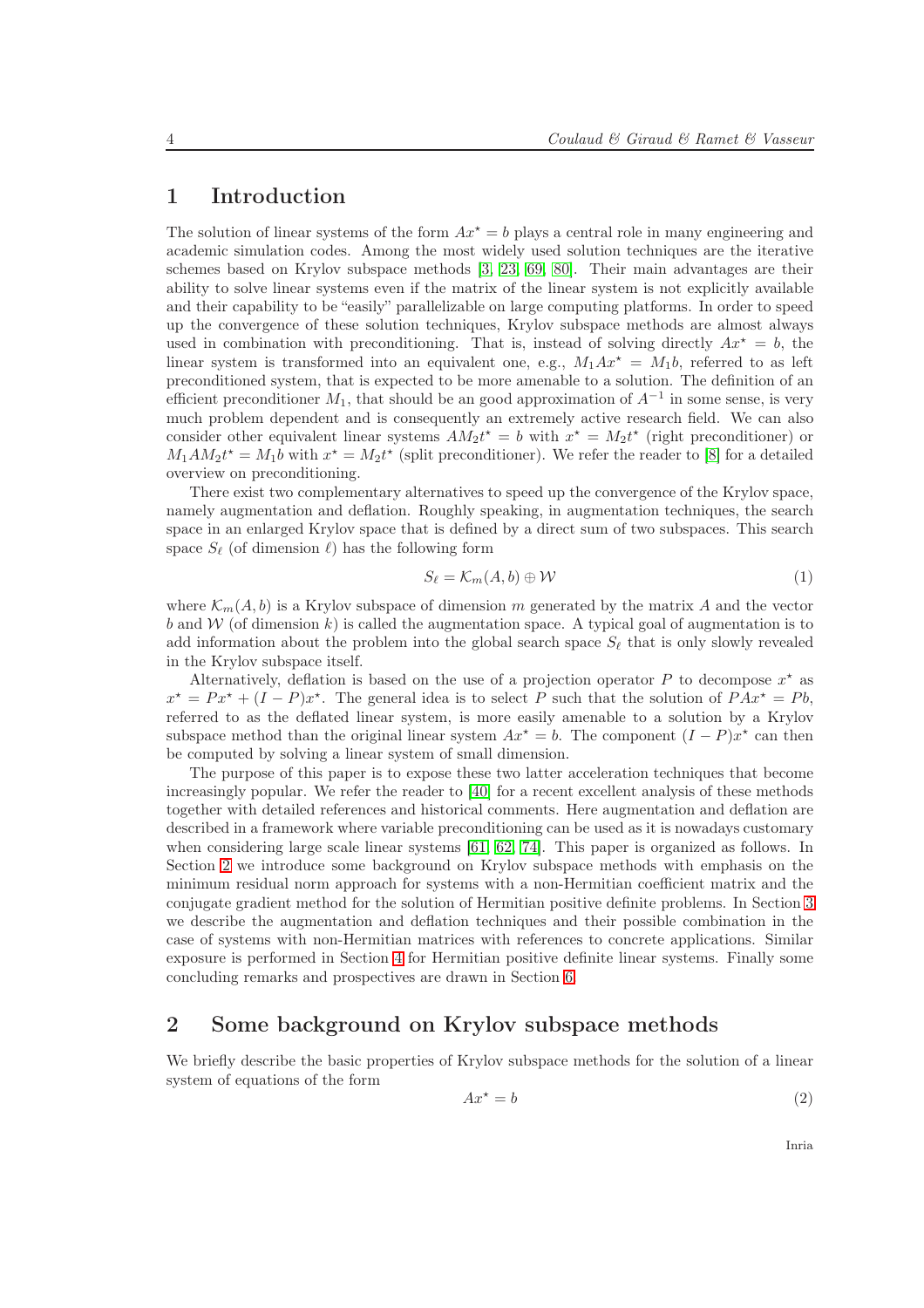#### <span id="page-7-0"></span>2.1 Notation

We denote the range of a matrix A by Range(A) and its nullspace as  $Ker(A)$ . We denote by ||. || the Euclidean norm,  $I_k \in \mathbb{C}^{k \times k}$  the identity matrix of dimension k and  $0_{i \times j} \in \mathbb{C}^{i \times j}$ the zero rectangular matrix with i rows and j columns.  $T$  denotes the transpose operation, while <sup>H</sup> denotes the Hermitian transpose operation. Given a vector  $d \in \mathbb{C}^k$  with components  $d_i, D = \text{diag}(d_1, \ldots, d_k)$  is the diagonal matrix  $D \in \mathbb{C}^{k \times k}$  such that  $D_{ii} = d_i$ . Given  $Z_m =$  $[z_1,\dots, z_m] \in \mathbb{C}^{n \times m}$  we denote its *i*-th column as  $z_i \in \mathbb{C}^n$ ,  $(1 \leq i \leq m)$ . The vector  $e_m \in \mathbb{R}^m$ denotes the m-th canonical basis vector of  $\mathbb{R}^m$ . We denote by  $\kappa(A)$  the Euclidean condition number of A that is defined by  $\kappa(A) = \frac{\sigma_{\text{max}}}{\sigma_{\text{min}}}$  where  $\sigma_{\text{max}}(\sigma_{\text{min}})$  is the largest (respectively smallest) singular value of A. For Hermitian positive definite matrices, the condition number reduces to  $\kappa(A) = \frac{\lambda_{\text{max}}}{\lambda_{\text{min}}}$ , where  $\lambda_{\text{max}}(\lambda_{\text{min}})$  is the largest (respectively smallest) eigenvalue of A. Finally, throughout the paper for the sake of readability the integer subscript  $\ell$  denotes the dimension of the search space.

#### <span id="page-7-1"></span>2.2 Basic properties of Krylov subspace methods

The Krylov subspace methods seek for the solution of Equation [\(2\)](#page-6-2) in a sequence of embedded spaces of increasing dimension  $\mathcal{K}_{\ell}(A,b) = span(b, Ab, \cdots, A^{\ell-1}b)$ . This is motivated [\[44\]](#page-25-1) by the fact that for  $\ell$  large enough these spaces contain the solution of the linear system [\(2\)](#page-6-2). If we denote by  $m_A(x)$  the minimal polynomial associated with A, the Jordan decomposition of this polynomial writes  $m_A(t) = \prod_{i=1}^s (t - \lambda_i)^{m_i}$  where  $(\lambda_1, \dots, \lambda_s)$  are the distinct eigenvalues of A and  $(m_1, \dots, m_s)$  their indices in the Jordan form. In a canonical form we also have  $m_A(t) = \sum_{i=0}^m \alpha_i t^i$  with  $m = \sum_{i=1}^s m_i$  and  $\alpha_0 = \prod_{i=1}^s (-\lambda_i)^{m_i} \neq 0$  since A is nonsingular. Consequently,  $A^{-1} = -\alpha_0^{-1} \sum_{i=0}^{m-1} \alpha_{i+1} A^i$  that portrays  $x^* = A^{-1}b$  as a vector of the Krylov space  $\mathcal{K}_{m-1}(A, b)$ . This indicates that, in exact arithmetic, Krylov methods must converge in at most  $m-1$  steps or less if the right-hand side does not have components in all the eigendirections. This observation also gives some ideas on ways to speed-up the convergence of these methods. As mentioned earlier preconditioning is a widely used approach that consists in transforming [\(2\)](#page-6-2) in an equivalent nonsingular system where the preconditioned matrix has less [\[58\]](#page-26-3) or better clustered eigenvalues (see [\[8\]](#page-23-1) and the references therein).

The rest of the paper is dedicated to an overview of proposed techniques for augmentation and deflation both for non-Hermitian and Hermitian positive definite problems.

#### <span id="page-7-2"></span>2.3 Minimum residual Krylov subspace method

In this section we focus on minimum residual norm subspace methods for the solution of linear systems with a non-Hermitian coefficient matrix. We refer the reader to [\[69,](#page-26-0) [80\]](#page-27-0) for a general introduction to Krylov subspace methods and to [\[74\]](#page-27-1) for a recent overview on Krylov subspace methods; see also [\[20,](#page-24-1) [21\]](#page-24-2) for an advanced analysis related to minimum residual norm Krylov subspace methods.

Augmented and deflated minimum residual norm Krylov subspace methods are usually characterized by a generalized Arnoldi relation introduced next.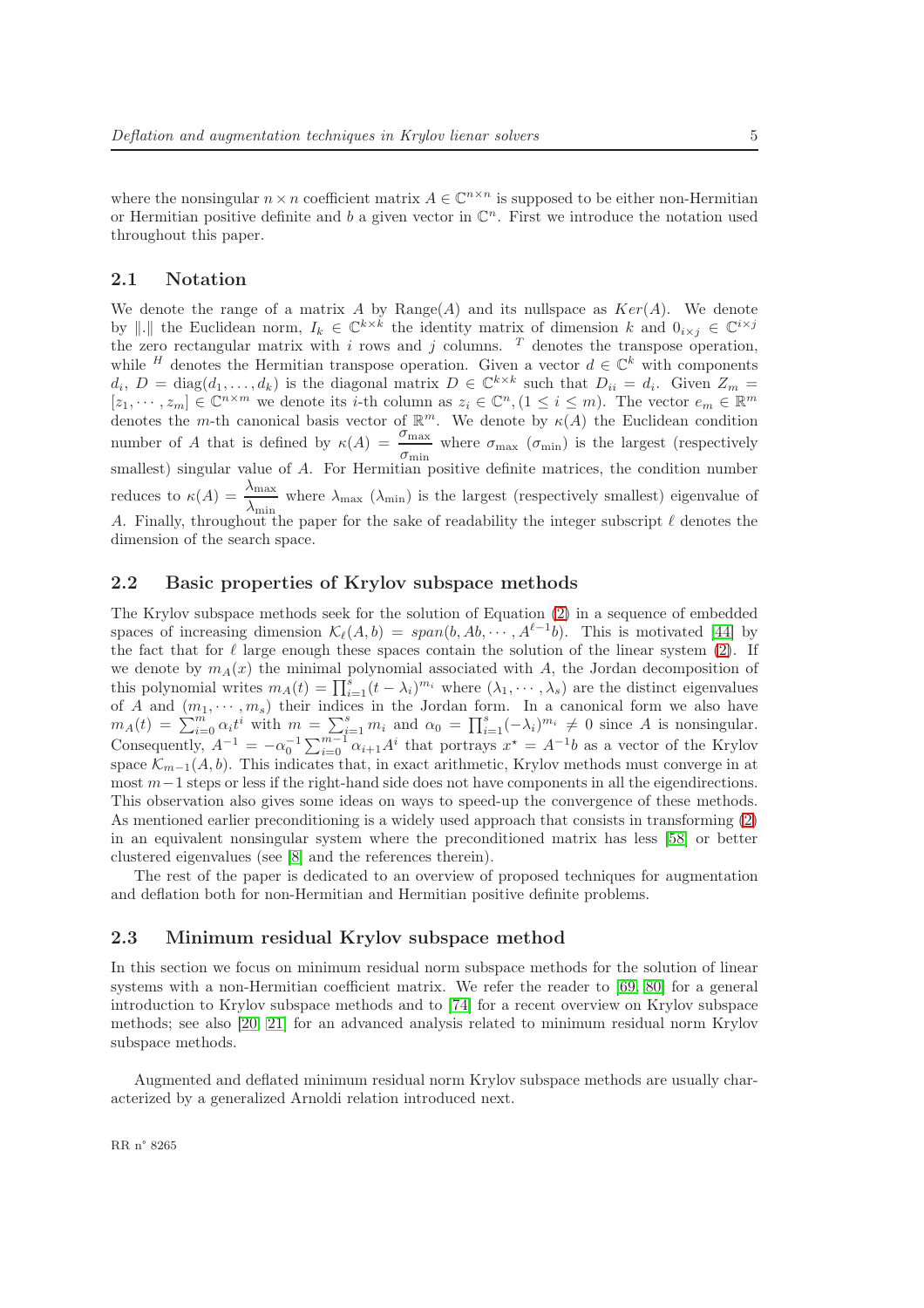Definition 1 Generalized Arnoldi relation. The minimum residual norm subspace methods investigated in this paper satisfies the following relation:

<span id="page-8-3"></span>
$$
AZ_{\ell} = V_{\ell+1}\bar{H}_{\ell} \tag{3}
$$

where  $Z_{\ell} \in \mathbb{C}^{n \times \ell}$ ,  $V_{\ell+1} \in \mathbb{C}^{n \times (\ell+1)}$  such that  $V_{\ell+1}^H V_{\ell+1} = I_{\ell+1}$  and  $\bar{H}_{\ell} \in \mathbb{C}^{(\ell+1) \times \ell}$ . These methods compute an approximation of the solution of [\(2\)](#page-6-2) in a  $\ell$ -dimensional affine space  $x_0 + Z_{\ell} y_{\ell}$  where  $y_{\ell} \in \mathbb{C}^{\ell}$ . In certain cases,  $\bar{H}_{\ell}$  is an upper Hessenberg matrix.

We next introduce a minimum residual norm subspace method proposed by Saad [\[67\]](#page-26-4) since it is the basis for further developments related to augmented and deflated Krylov subspace methods of minimum residual norm type. This method named Flexible GMRES (FGM-RES) was primarily introduced to allow variable preconditioning. We denote by  $M_i$  the nonsingular matrix that represents the preconditioner at step  $j$  of the method. Algorithm [1](#page-9-0) depicts the  $FGMRES(\ell)$  method where the dimension of the approximation subspace is not allowed to be larger than a prescribed dimension noted  $\ell$ . Starting from an initial guess  $x_0 \in \mathbb{C}^n$ , it is based on a generalized Arnoldi relation

<span id="page-8-2"></span>
$$
AZ_{\ell} = V_{\ell+1}\bar{H}_{\ell} \quad \text{with} \quad V_{\ell+1}^H V_{\ell+1} = I_{\ell+1},\tag{4}
$$

where  $Z_{\ell} \in \mathbb{C}^{n \times \ell}$ ,  $V_{\ell+1} \in \mathbb{C}^{n \times (\ell+1)}$  and the upper Hessenberg matrix  $\bar{H}_{\ell} \in \mathbb{C}^{(\ell+1) \times \ell}$  are obtained from the Arnoldi procedure described in Algorithm [2.](#page-9-1) An approximate solution  $x_{\ell} \in \mathbb{C}^n$  is then found by minimizing the residual norm  $||b - A(x_0 + Z_\ell y)||$  over the space  $x_0 + \text{range}(Z_\ell)$ , the corresponding residual being  $r_{\ell} = b - Ax_{\ell} \in \mathbb{C}^n$  with  $r_{\ell} \in \text{range}(V_{\ell+1})$ . With notation of Algorithm [1](#page-9-0) the current approximation  $x_{\ell}$  can be written as

<span id="page-8-1"></span>
$$
x_{\ell} = x_0 + Z_{\ell} y^*,\tag{5}
$$

whereas the residual  $r_{\ell} = b - Ax_{\ell}$  satisfies the Petrov-Galerkin orthogonality condition

$$
r_{\ell} \perp A \; \text{range}(Z_{\ell}).
$$

Hence, an optimality property similar to the one that defines GMRES is thus obtained [\[69\]](#page-26-0). We note however that no general convergence results are available since the subspace of approximants Range( $Z_{\ell}$ ) is no longer a standard Krylov subspace. We refer the reader to [\[67,](#page-26-4) [69\]](#page-26-0) for the analysis of the breakdown in FGMRES. Furthermore, as it can be seen in Equation [\(5\)](#page-8-1), the update of the iterate  $x_{\ell}$  requires to store the complete set of vectors  $Z_{\ell}$  inducing a large memory footprint for large  $\ell$ . In order to alleviate this memory requirement, a restarting strategy must be implemented as shown in Algorithm [1.](#page-9-0) The construction of a complete set of  $Z_{\ell}$  is often name a cycle of the method and corresponds to one iteration of the loop in Algorithm [1.](#page-9-0)

When the preconditioner is constant,  $\text{FGMRES}(\ell)$  reduces to right-preconditioned  $\text{GMRES}(\ell)$ whose convergence properties are discussed in [\[69,](#page-26-0) Chapter 6].

#### <span id="page-8-0"></span>2.4 Conjugate gradient method

The conjugate gradient [\[41\]](#page-25-2) is the method of choice for Hermitian Positive Definite (HPD) linear systems. In a shortcut, it relies on an Arnoldi like relation (namely a Lanczos relation [\[51\]](#page-25-3)) similar to Equation [\(4\)](#page-8-2) with  $Z_{\ell} = V_{\ell}$  (case of no preconditioning) and a Ritz-Galerkin condition  $r_{\ell} = b - Ax_{\ell} \perp K_{\ell}(A, r_0)$ . At each iteration  $x_{\ell} = x_0 + V_{\ell}y^*$  is computed via the solution of the small linear system  $H_{\ell}y^* = ||r_0|| (1, 0_{1 \times (\ell-1)})^T$ , where  $H_{\ell} = V_{\ell}^H A V_{\ell}$  is the square leading part of  $\bar{H}_{\ell}$ . Since A is Hermitian,  $H_{\ell}$  is also Hermitian. Furthermore, its structure is upper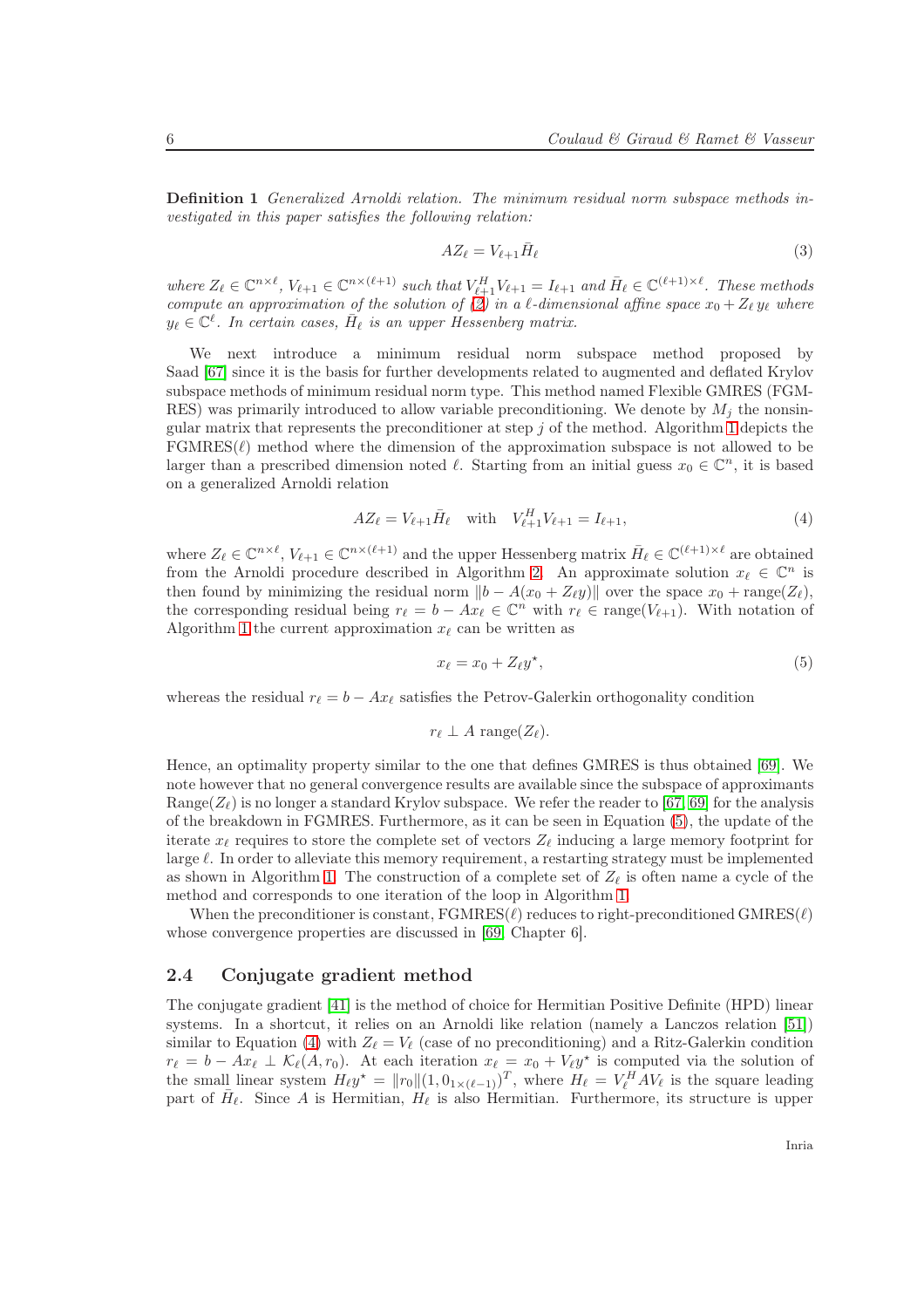#### <span id="page-9-0"></span>Algorithm 1 Flexible  $GMRES(\ell)$

1: Initialization: Choose  $\ell > 0$ , tol  $> 0$ ,  $x_0 \in \mathbb{C}^n$ . Let  $r_0 = b - Ax_0$ ,  $\beta = ||r_0||$ ,  $c = [\beta, 0_{1 \times \ell}]^T$ where  $c \in \mathbb{C}^{\ell+1}$ ,  $v_1 = r_0/\beta$ .

Loop

- 2: Computation of  $V_{\ell+1}$ ,  $Z_{\ell}$  and  $\bar{H}_{\ell}$  (see Algorithm [2\)](#page-9-1): Apply  $\ell$  steps of the Arnoldi method with variable preconditioning  $(z_j = M_j^{-1}v_j, 1 \leq j \leq \ell)$  to obtain  $V_{\ell+1} \in \mathbb{C}^{n \times (\ell+1)}$ ,  $Z_{\ell} \in \mathbb{C}^{n \times \ell}$  and the upper Hessenberg matrix  $\bar{H}_{\ell} \in \mathbb{C}^{(\ell+1) \times \ell}$  such that
	- $AZ_{\ell} = V_{\ell+1} \bar{H}_{\ell}$  with  $V_{\ell+1}^H V_{\ell+1} = I_{\ell+1}$ .
- 3: Minimum norm solution: Compute the minimum norm solution  $x_{\ell} \in \mathbb{C}^n$  in the affine space  $x_0 + \text{range}(Z_\ell)$ ; that is,  $x_\ell = x_0 + Z_\ell y^*$  where  $y^* = \text{argmin} ||c - \bar{H}_\ell y||$ .  $y \in \mathbb{C}^{\ell}$
- 4: Check the convergence criterion: If  $||c \bar{H}_{\ell} y^*||/||b|| \leq tol$ , exit
- 5: Restarting: Set  $x_0 = x_\ell, r_0 = b Ax_0, \ \beta = ||r_0||, \ c = [\beta, 0_{1 \times \ell}]^T, \ v_1 = r_0/\beta.$

End of loop

## <span id="page-9-1"></span>**Algorithm 2** Arnoldi procedure: computation of  $V_{\ell+1}$ ,  $Z_{\ell}$  and  $\bar{H}_{\ell}$

1: for  $j = 1, \ell$  do 2:  $z_j = M_j^{-1} v_j$ 3:  $s = Az_j$ 4: for  $i = 1, j$  do 5:  $h_{i,j} = v_i^H s$ 6:  $s = s - h_{i,j}v_i$ 7: end for 8:  $h_{i+1,j} = ||s||, v_{j+1} = s/h_{i+1,j}$ 9: end for 10: Define  $Z_{\ell} = [z_1, \cdots, z_{\ell}], V_{\ell+1} = [v_1, \cdots, v_{\ell+1}], \bar{H}_{\ell} = \{h_{i,j}\}_{1 \leq i \leq \ell+1, 1 \leq j \leq \ell+1}$ 

Hessenberg that, combined with the Hermitian property, implies that  $H_{\ell}$  is tridiagonal HPD. The first consequence of this structure of  $H_{\ell}$  is that the orthogonalization of  $V_{\ell}$  can be performed cheaply with a three term recurrence. The second consequence is that a LU factorization of  $H_{\ell}$ can be incrementally computed and this factorization without pivoting is known to be stable for positive definite matrices. The conjugate gradient method is a very elegant, sophisticated and powerful algorithm that exploits nicely all the above mentioned properties. It can be implemented through short recurrences that do not require to store the complete set of vector  $V_{\ell}$  leading to a very low memory consumption. Furthermore, the conjugate gradient enjoys a unique minimum norm property on the forward error that reads  $x_{\ell} = \operatorname{argmin}_{x \in x_0 + \mathcal{K}_{\ell}(A,r_0)} \|x - x^*\|_A$  where  $x^*$ denotes the exact solution and  $\|\cdot\|_A$  is the norm associated with A. In addition, it exists an upper bound on its convergence rate that reads  $(\ell \geq 1)$ 

$$
||x_{\ell} - x^*||_A \le 2 \cdot \left(\frac{\sqrt{\kappa(A)} - 1}{\sqrt{\kappa(A)} + 1}\right)^{\ell} ||x_0 - x^*||_A.
$$
 (6)

We refer to  $[52, 69, 80]$  $[52, 69, 80]$  $[52, 69, 80]$  for an exhaustive and detailed exposure of CG and to  $[39]$  for a nice description of its history.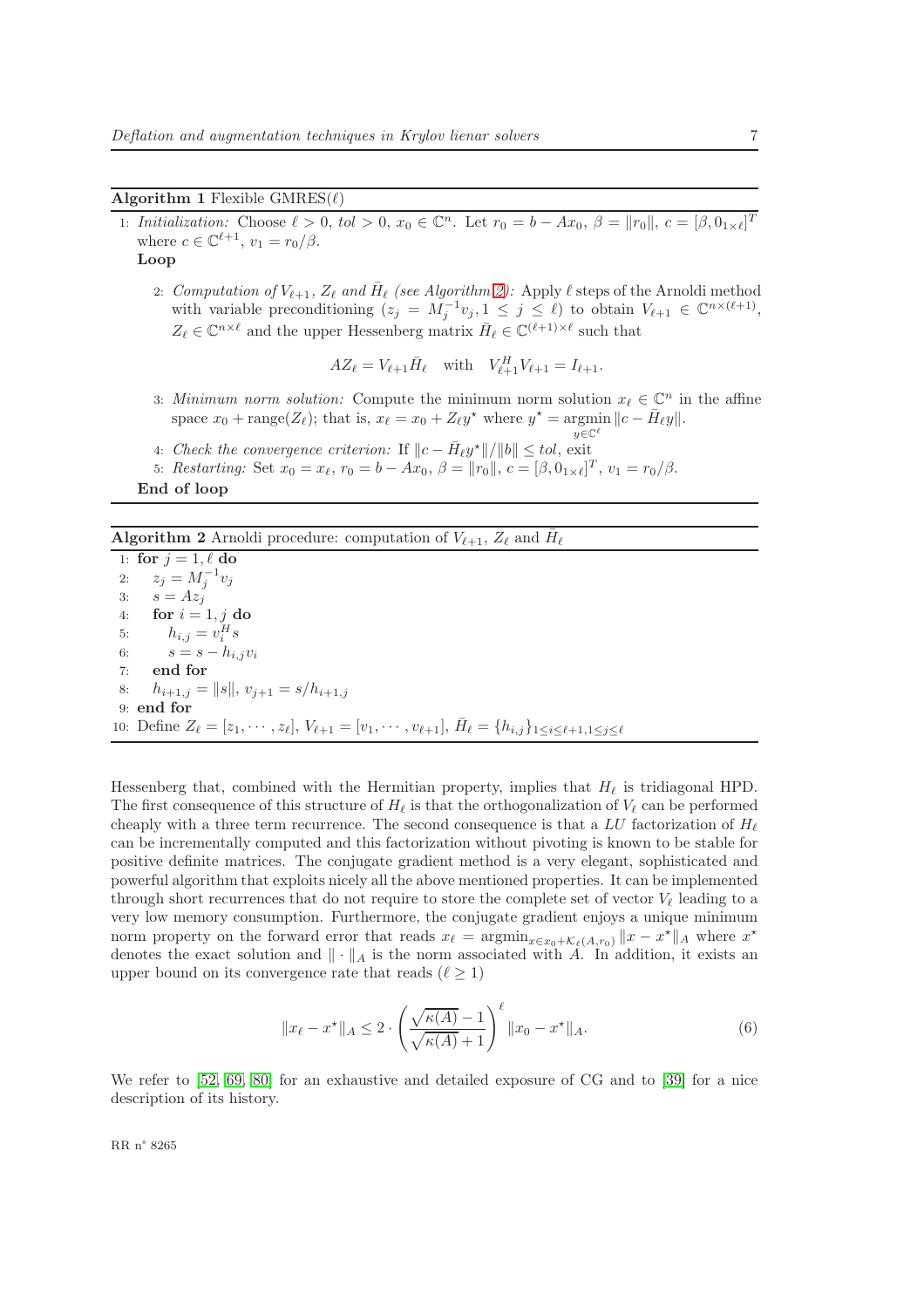## <span id="page-10-0"></span>3 Non-Hermitian matrices

In this section we detail augmentation and deflation techniques in Krylov subspace methods when the coefficient matrix  $\vec{A}$  is non-Hermitian. We specifically focus on minimum residual norm subspace methods and assume that a generalized Arnoldi relation [\(3\)](#page-8-3) holds. We denote by  $x_0$ ,  $r_0 = b - Ax_0$  the initial guess and residual vector respectively, and by  $V_{\ell+1}$ ,  $\bar{H}_{\ell}$  and  $Z_{\ell}$ the matrices involved in this relation. With notation of Algorithm [1](#page-9-0)  $r_0$  can be expressed as  $r_0 = V_{\ell+1}(c - \bar{H}_{\ell}y^*).$ 

#### <span id="page-10-1"></span>3.1 Augmented Krylov subspace methods

We next discuss two possibilities to select the augmentation space and analyze the corresponding Krylov subspace methods.

#### <span id="page-10-2"></span>3.1.1 Augmentation with an arbitrary subspace

Given a basis  $W = [w_1, \dots, w_k]$  of an augmentation subspace W, a slight modification in the Arnoldi procedure (Algorithm [2\)](#page-9-1) is used to deduce an orthogonal basis of  $S_\ell$  defined in [\(1\)](#page-6-3) (see [\[14\]](#page-23-2)). It consists of defining  $z_i$  (line 2 of Algorithm [2\)](#page-9-1) now as

$$
z_j = M_j^{-1}v_j
$$
  $(1 \le j \le m)$  and  $z_j = M_j^{-1}w_{j-m}$   $(m < j \le m+k)$ .

With this definition we finally obtain the generalized Arnoldi relation

$$
AZ_{m+k} = V_{m+k+1} \bar{H}_{m+k}
$$

where

$$
Z_{m+k} = [M_1^{-1}v_1, M_2^{-1}v_2, \cdots, M_{m+1}^{-1}w_1, M_{m+2}^{-1}w_2, \cdots, M_{m+k+1}^{-1}w_k],
$$
(7)

$$
V_{m+k+1} = [v_1, v_2, \cdots, v_{m+k+1}], \tag{8}
$$

and  $H_{m+k}$  is a  $(m+k+1) \times (m+k)$  upper Hessenberg matrix. Thus the residual minimization property is then deduced similarly as in FGMRES [\[67\]](#page-26-4). Hence, the approximate solution from the affine space  $x_0 + \text{range}(Z_{m+k})$  can be written as

$$
x_{m+k} = x_0 + Z_{m+k}y^*
$$

with  $y^* \in \mathbb{C}^{(m+k)}$  solution of the residual norm minimization problem

$$
y^* = \underset{y \in \mathbb{C}^{(m+k)}}{\text{argmin}} || ||r_0||e_1 - \bar{H}_{m+k}y||
$$

(with  $e_1$  designing here the first canonical vector of  $\mathbb{R}^{(m+k+1)}$ ). In case of constant right preconditioning the main important property is that if any vector  $w_j$  is the solution of  $AM^{-1}w_j =$  $v_i, 1 \leq i \leq m$ , then in general the exact solution of the original system [\(2\)](#page-6-2) can be extracted from  $S_{\ell}$ ; see, e.g., [\[68,](#page-26-5) Proposition 2.1]. We refer the reader to [\[14\]](#page-23-2) for a discussion of possible choices for the augmented subspace  $\mathcal W$ . Vectors obtained with either different iterative methods or with different preconditioners can be incorporated in  $Z_m$  quite easily. In block Krylov subspace methods we also mention that  $W$  consists of the sum of a few other Krylov subspaces generated with the same matrix but with different right-hand sides; see [\[14\]](#page-23-2) for a discussion and numerical experiments on academic problems. A popular idea is to choose  $\mathcal W$  as an approximate invariant subspace associated with a specific part of the spectrum of A or  $AM^{-1}$  in case of fixed preconditioning. This is discussed next.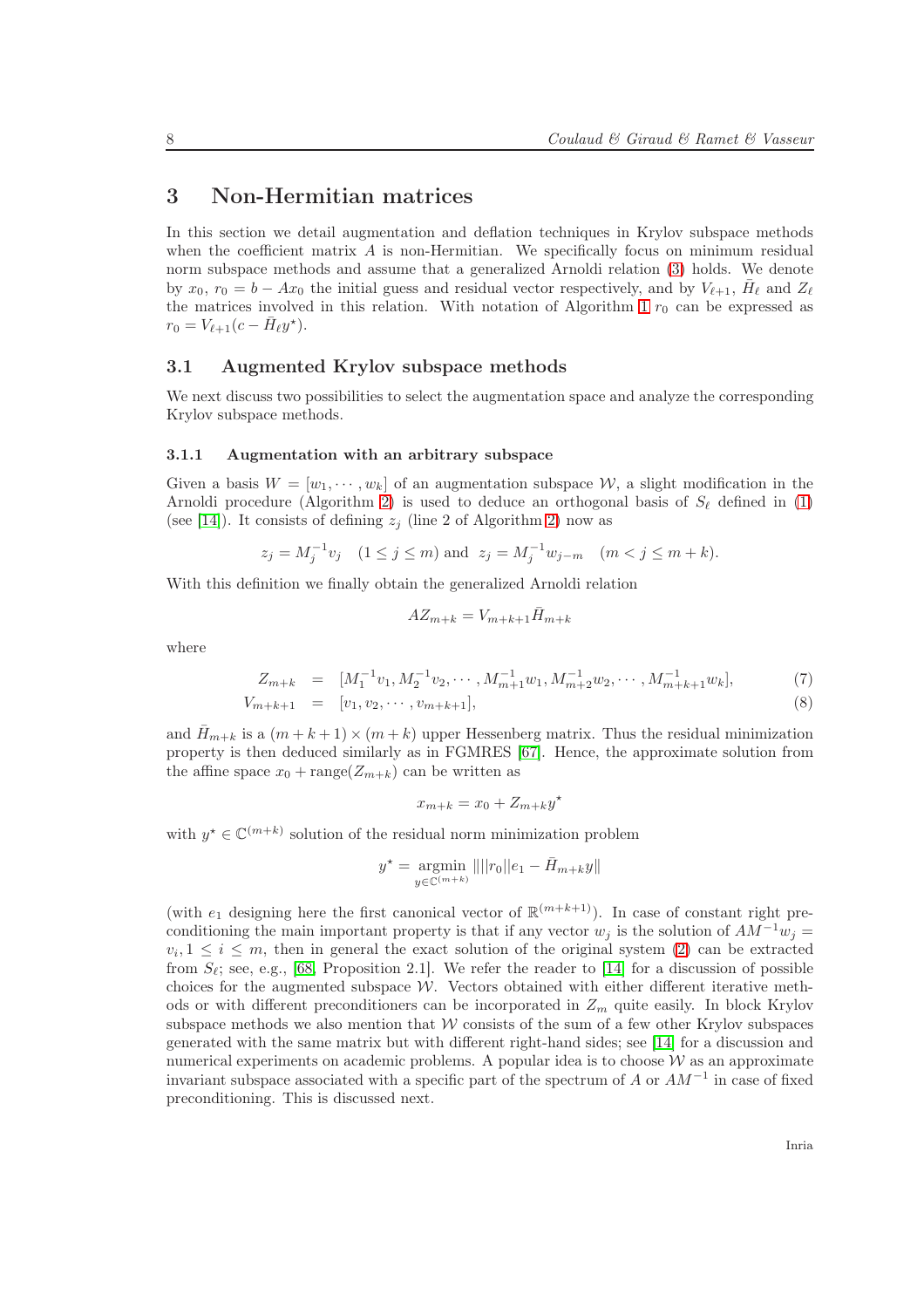#### <span id="page-11-0"></span>3.1.2 Augmentation with approximate invariant subspace

A typical goal of augmentation is to add information about the problem into the search space that is only slowly revealed in the Krylov subspace itself. It is often known that eigenvalues of the (preconditioned) operator close to zero tend to slow down the convergence rate of the Krylov subspace methods [\[14\]](#page-23-2). Hence, augmentation based on approximate invariant subspaces made of eigenvectors corresponding to small in modulus eigenvalues of the (preconditioned) operator has been proposed; see, e.g.,[\[54,](#page-26-6) [55,](#page-26-7) [56,](#page-26-8) [68\]](#page-26-5) and references therein.

**Harmonic Ritz information** In [\[56\]](#page-26-8) Morgan has suggested to select  $W$  as an approximate invariant subspace and to update this subspace at the end of each cycle. Approximate spectral information is then required to define the augmentation space. This is usually obtained by computing harmonic Ritz pairs of A with respect to a certain subspace  $[14, 56]$  $[14, 56]$ . We present here a definition of a harmonic Ritz pair as given in [\[63,](#page-26-9) [75\]](#page-27-2).

<span id="page-11-1"></span>**Definition 2** Harmonic Ritz pair. Consider a subspace U of  $\mathbb{C}^n$ . Given  $B \in \mathbb{C}^{n \times n}$ ,  $\theta \in \mathbb{C}$  and  $y \in \mathcal{U}$ ,  $(\theta, y)$  is a harmonic Ritz pair of B with respect to U if and only if

$$
By - \theta y \perp B\mathcal{U}
$$

or equivalently, for the canonical scalar product,

$$
\forall w \in \text{Range}(B\,\mathcal{U}) \quad w^H\,(By - \theta\,y) = 0.
$$

We call the vector y a harmonic Ritz vector associated with the harmonic Ritz value  $\theta$ .

Based on the generalized Arnoldi relation [\(3\)](#page-8-3), the augmentation procedure proposed in [\[37,](#page-25-6) Proposition 1] relies on the use of k harmonic Ritz vectors  $Y_k = V_\ell P_k$  of  $A Z_\ell V_\ell^H$  with respect to Range( $V_{\ell}$ ), where  $Y_k \in \mathbb{C}^{n \times k}$  and  $P_k = [p_1, \dots, p_k] \in \mathbb{C}^{\ell \times k}$ . According to Definition [2,](#page-11-1) the harmonic Ritz vector  $y_j = V_{\ell} p_j$  then satisfies

$$
Z_{\ell}^H A^H (A Z_{\ell} p_j - \theta_j V_{\ell} p_j) = 0.
$$
 (9)

Using the generalized Arnoldi relation [\(3\)](#page-8-3) we finally obtain the relation

$$
\bar{H}_{\ell}^H \bar{H}_{\ell} y_j = \theta \bar{H}_{\ell}^H V_{\ell+1}^H V_{\ell} y_j.
$$
\n
$$
(10)
$$

Since

$$
\bar{H}_{\ell} = \begin{bmatrix} H_{\ell} \\ h_{\ell+1,\ell} e_{\ell}^T \end{bmatrix}, \quad H_{\ell} \in \mathbb{C}^{\ell \times \ell}
$$

where  $H_{\ell} \in \mathbb{C}^{\ell \times \ell}$  is supposed to be nonsingular, the generalized eigenvalue problem is then equivalent to

$$
(H_{\ell} + h_{\ell+1,\ell}^2 H_{\ell}^{-H} e_{\ell} e_{\ell}^T) y_j = \theta_j y_j.
$$
\n(11)

This corresponds to a standard eigenvalue problem of dimension  $\ell$  only, where  $\ell$  is supposed to be much smaller than the problem dimension  $n$ . In consequence, the approximate spectral information based on Harmonic Ritz pair is quite inexpensive to compute.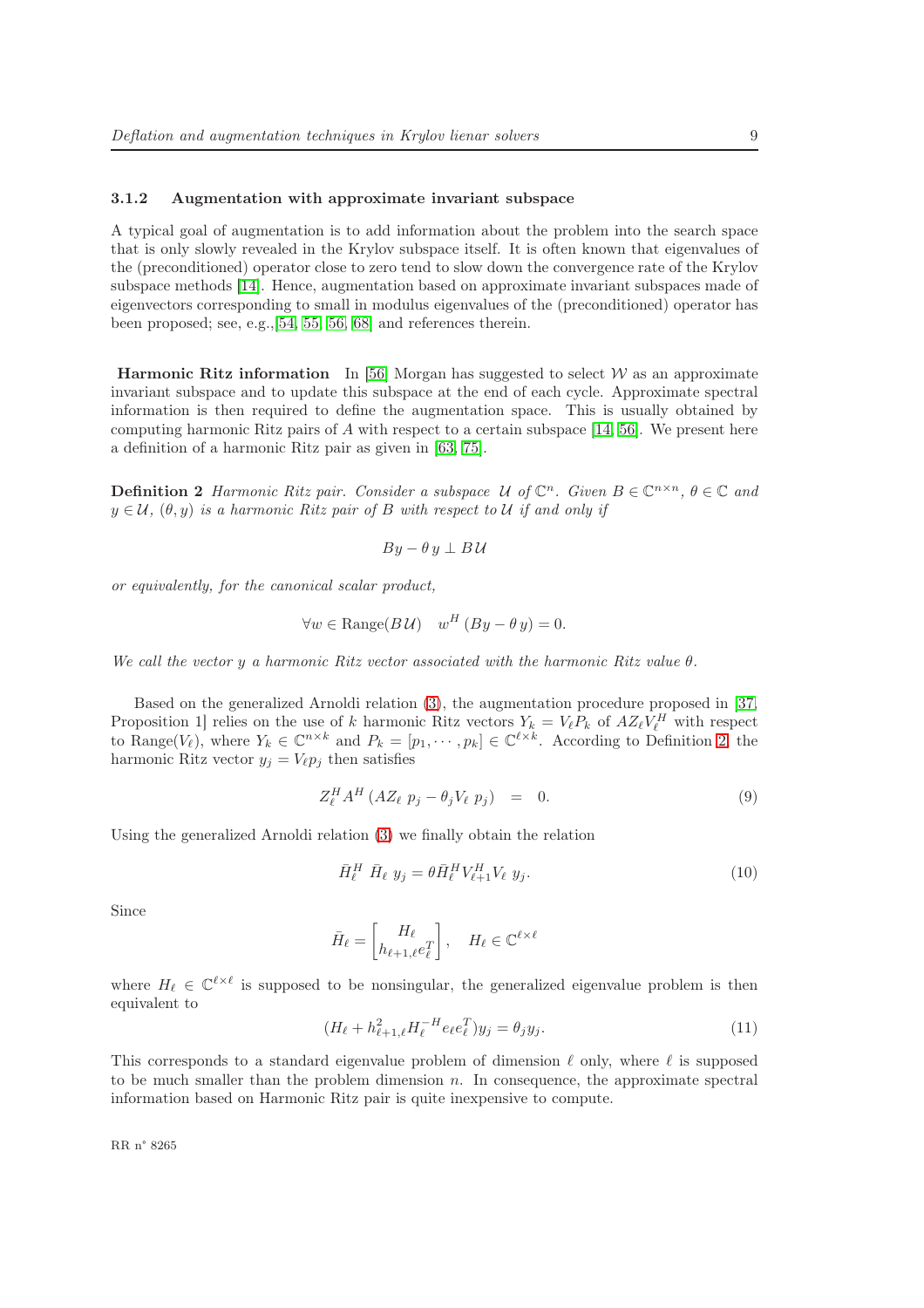GMRES augmented with approximate invariant subspace The augmentation space W based on approximate invariant information corresponding to  $\text{Range}(Y_k)$  is then used. The key point detailed next is to understand how to incorporate this information in a minimum residual norm subspace method such as GMRES. To do so, we recall a useful relation satisfied by the harmonic Ritz vectors  $P_k \in \mathbb{C}^{\ell \times k}$  shown in [\[37,](#page-25-6) Lemma 3.1]

<span id="page-12-0"></span>
$$
AZ_{\ell}P_{k} = V_{\ell+1}\left[\begin{bmatrix} P_{k} \\ 0_{1\times k} \end{bmatrix}, c - \bar{H}_{\ell}y^{\star}\right] \begin{bmatrix} \text{diag}(\theta_{1}, \dots, \theta_{k}) \\ \alpha_{1\times k} \end{bmatrix},\tag{12}
$$

$$
AZ_{\ell}P_{k} = [V_{\ell}P_{k}, r_{0}] \left[ \begin{array}{c} \text{diag}(\theta_{1}, \ldots, \theta_{k}) \\ \alpha_{1 \times k} \end{array} \right], \qquad (13)
$$

where  $r_0 = V_{\ell+1}(c - \bar{H}_{\ell}y^*)$  and  $\alpha_{1 \times k} = [\alpha_1, \ldots, \alpha_k] \in \mathbb{C}^{1 \times k}$ . Next, the QR factorization of the  $(\ell+1) \times (k+1)$  matrix appearing on the right-hand side of relation [\(12\)](#page-12-0) is performed as

$$
\left[ \begin{bmatrix} P_k \\ 0_{1 \times k} \end{bmatrix}, c - \bar{H}_{\ell} y^{\star} \right] = QR \tag{14}
$$

where  $Q \in \mathbb{C}^{(\ell+1)\times (k+1)}$  has orthonormal columns and  $R \in \mathbb{C}^{(k+1)\times (k+1)}$  is upper triangular, respectively. Then it can be shown that the relations

$$
A Z_k = V_{k+1} \bar{H}_k, \tag{15}
$$

$$
V_{k+1}^H V_{k+1} = I_{k+1}, \t\t(16)
$$

$$
Range([Y_k, r_0]) = Range(V_{k+1}), \qquad (17)
$$

hold with *new* matrices  $Z_k, V_k \in \mathbb{C}^{n \times k}$  and  $\bar{H}_k \in \mathbb{C}^{(k+1)\times k}$  defined as

$$
Z_k = Z_\ell Q_{\ell \times k}, \tag{18}
$$

$$
V_{k+1} = V_{\ell+1} Q, \t\t(19)
$$

$$
\bar{H}_k = Q^H \bar{H}_\ell Q_{\ell \times k}, \qquad (20)
$$

where  $V_{\ell+1}$ ,  $Z_{\ell}$  and  $\bar{H}_{\ell}$  refer to matrices obtained at the end of the previous cycle; see [\[37,](#page-25-6) Proposition 2. With the augmentation subspace  $W = \text{Range}(Y_k)$ , m Arnoldi steps with variable preconditioners and starting vector  $v_{k+1}$  are then carried out while maintaining orthogonality to  $V_k$  leading to

$$
A [z_{k+1}, \dots, z_{m+k}] = [v_{k+1}, \dots, v_{m+k+1}] \overline{H}_m
$$
 and  $V_{m+k+1}^H V_{m+k+1} = I_{m+k+1}$ .

We note that  $\bar{H}_m \in \mathbb{C}^{(m+1)\times m}$  is upper Hessenberg. At the end of the new cycle this gives the generalized Arnoldi relation

$$
A\begin{bmatrix} Z_k, z_{k+1}, \cdots, z_{m+k} \end{bmatrix} = \begin{bmatrix} V_{m+k+1} \end{bmatrix} \begin{bmatrix} \bar{H}_k \\ 0_{m \times k} \end{bmatrix} \begin{bmatrix} B_{k \times m} \\ \bar{H}_m \end{bmatrix}
$$

i.e.

$$
AZ_{m+k} = V_{m+k+1}\bar{H}_{m+k},
$$

where  $V_{m+k+1} \in \mathbb{C}^{n \times (m+k+1)}$ ,  $\bar{H}_{m+k} \in \mathbb{C}^{(m+k+1)\times (m+k)}$  and  $B_{k\times m} \in \mathbb{C}^{k\times m}$  results from the orthogonalization of  $[Az_{k+1}, \cdots, Az_{m+k+1}]$  against  $V_{k+1}$ . We note that  $\bar{H}_{m+k}$  is no more upper Hessenberg due to the leading dense  $(k+1) \times k$  submatrix  $\bar{H}_k$ . It is important to notice that the augmentation space varies at each restart since it is built from the search space available at the end of each previous cycle. The resulting algorithm can be viewed as an adaptive augmented Krylov subspace method. We refer the reader to [\[37,](#page-25-6) Sections 2 and 3] for the complete derivation of the method and additional comments on its computational cost.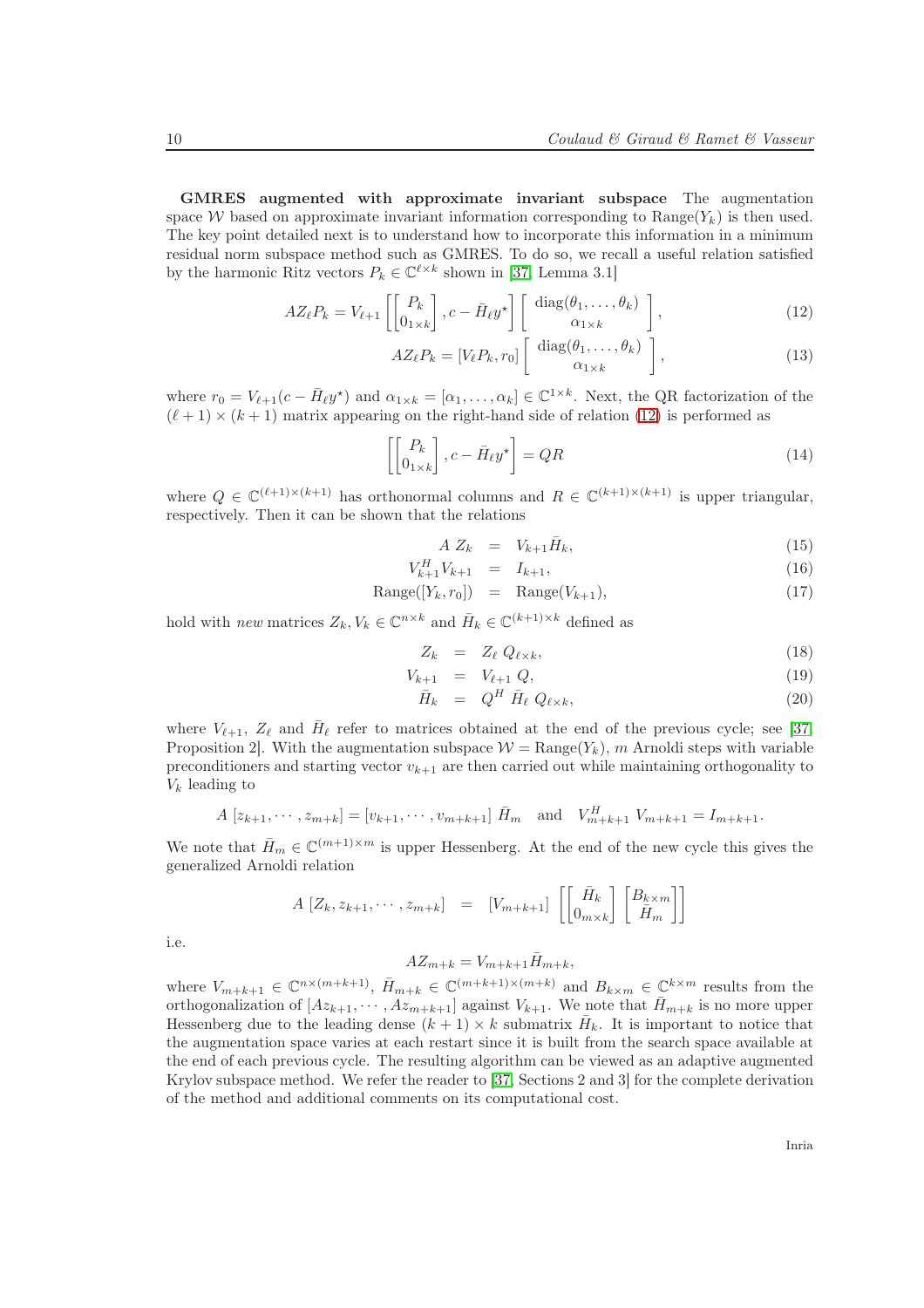Remarks and applications When the preconditioner is fixed, the previous algorithm proposed by Morgan [\[56\]](#page-26-8) is known as GMRES with deflated restarting (GMRES-DR). Although the term "deflated" is used, we note that this algorithm does correspond to a GMRES method with an adaptive augmented basis without any explicit deflated matrix. The success of GMRES-DR has been demonstrated on many academic examples [\[54\]](#page-26-6) and concrete applications such as in lattice QCD [\[15,](#page-23-3) [29\]](#page-24-3), reservoir modeling [\[2,](#page-22-1) [49\]](#page-25-7) or electromagnetism [\[37\]](#page-25-6). We refer the reader to [\[56,](#page-26-8) [66\]](#page-26-10) for further comments on the algorithm and computational details. We note that GMRES with deflated restarting is equivalent to other augmented GMRES methods such as GMRES with eigenvectors [\[54\]](#page-26-6) and implicitly restarted GMRES [\[55\]](#page-26-7). Most often the approximate invariant subspace is chosen as the Harmonic Ritz pair corresponding to the smallest in modulus Harmonic Ritz values. Depending on the problem we note however that other specific part of the spectrum of the preconditioned operator can be targeted; see, e.g., [\[37,](#page-25-6) Section 4.2] for an application related to a wave propagation problem.

#### <span id="page-13-0"></span>3.2 Deflated Krylov subspace methods

We next briefly describe minimal residual Krylov subspace methods based on deflation. We refer the reader to [\[30,](#page-24-4) [31,](#page-24-5) [40\]](#page-25-0) for a recent excellent overview of deflated Krylov subspace methods in the Hermitian and non-Hermitian cases, where extensive bibliographical references and historical comments can be found. The general idea of deflation is to split the approximation space into two complementary subspaces such that the projected linear system, referred to as the deflated linear system, will be easier to solve iteratively than the original linear system [\(2\)](#page-6-2). The fact that these subspaces can be chosen in different ways explains the huge literature on deflated Krylov subspace methods. The Krylov subspace method is then confined in one of this subspace, by projecting the initial residual into this space and by replacing A by its restriction to this space. If the projection operator is chosen properly the deflated linear system will be easier to solve iteratively than the original linear system [\(2\)](#page-6-2). This property will be notably shown for Hermitian positive definite systems in Section [4.2](#page-20-0) and can be extended to non-Hermitian situations with additional assumptions on  $A$  (see, e.g., [\[26,](#page-24-6) Section 2]). We first present a possible strategy based on orthogonal projection and then briefly discuss an extension based on oblique projection proposed in [\[40\]](#page-25-0).

#### <span id="page-13-1"></span>3.2.1 Deflation based on orthogonal projection

We still denote by W a subspace of  $\mathbb{C}^n$  of dimension k, where k is assumed to be much smaller than the problem dimension n. We later denote by  $W \in \mathbb{C}^{n \times k}$  a matrix whose columns form a basis of W so that  $W^H A^H A W$  is HPD (hence invertible). To simplify further developments, we introduce the matrices  $Q_1, P_1, P_2 \in \mathbb{C}^{n \times n}$  defined respectively as

$$
Q_1 = AW(W^H A^H A W)^{-1} W^H A^H,
$$
\n(21)

$$
P_1 = I_n - Q_1,\tag{22}
$$

$$
P_2 = I_n - W(W^H A^H A W)^{-1} W^H A^H A.
$$
\n(23)

We can easily show that  $P_1$  and  $P_2$  are orthogonal projectors such that  $P_1$  projects onto  $(AW)^{\perp}$ along (AW), whereas  $P_2$  projects onto  $W^{\perp}$  along W. Furthermore we note that  $P_1$  is Hermitian and that  $AP_2 = P_1A$ . The decomposition based on orthogonal projection reads as

$$
\mathbb{C}^n = \mathcal{W} \oplus \mathcal{W}^{\perp}.
$$

Hence, the solution  $x^*$  of the original system [\(2\)](#page-6-2) can be written as

$$
x^* = (I - P_2)x^* + P_2x^* = W(W^H A^H A W)^{-1} W^H A^H b + P_2 x^*.
$$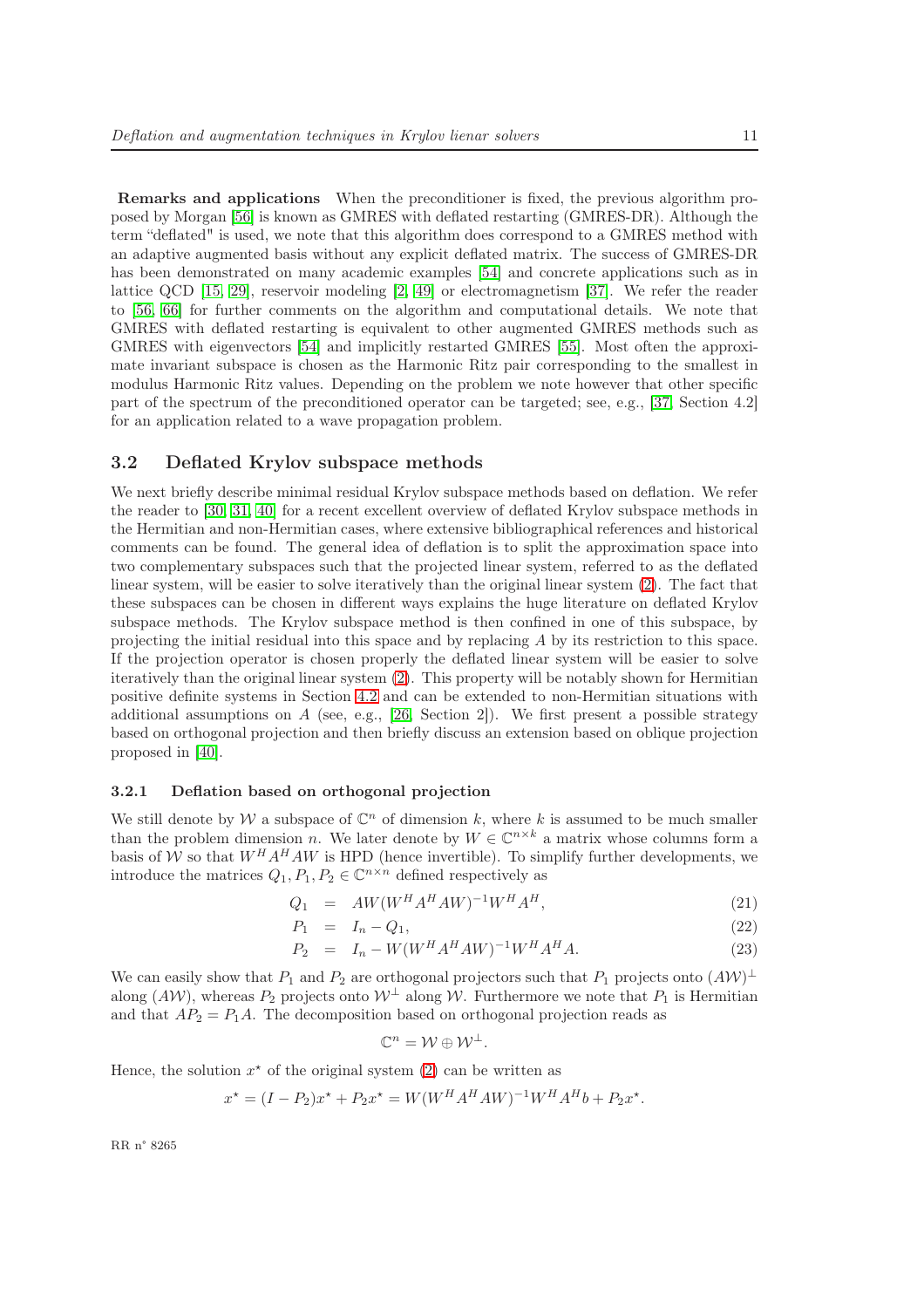With this decomposition the original system [\(2\)](#page-6-2) then simply becomes

<span id="page-14-1"></span>
$$
P_1Ax = P_1b.\t\t(24)
$$

Although the deflated matrix  $P_1A$  is singular, the deflated linear system [\(24\)](#page-14-1) is consistent so that it can be solved by an appropriate Krylov subspace method. Here we focus on the application of minimum residual Krylov subspace method based on GMRES to solve the deflated linear system [\(24\)](#page-14-1). Hence, the search space of the Krylov subspace method applied to [\(24\)](#page-14-1) can be written as

$$
\hat{S}_m = \mathcal{K}_m(P_1 A, P_1 r_0),
$$

while the current approximation  $\hat{x}_m$  and the current residual  $\hat{r}_m = P_1(b - A\hat{x}_m)$  at the end of the cycle satisfies the relations

$$
\hat{x}_m \in \hat{x}_0 + \hat{S}_m,
$$
  
\n
$$
P_1(b - A\hat{x}_m) \perp P_1 A \mathcal{K}_m(P_1 A, P_1 r_0).
$$

Since  $P_1AW = 0_{n \times k}$ ,  $P_1A$  is singular. Hence it is of paramount importance to analyze the possibilities of a breakdown when solving the deflated linear system [\(24\)](#page-14-1). In our context, when GMRES is used to solve the deflated linear system, this feature has been notably analyzed in [\[40,](#page-25-0) Section 3] based on theoretical results obtained by Brown and Walker [\[9\]](#page-23-4). We refer the reader to [\[40,](#page-25-0) Corollary 3] for conditions that characterize the possibility of breakdowns. It is worthwhile to note that a breakdown cannot occur if the condition

$$
Ker(P_1A) \cap \text{Range}(P_1A) = \{0\}
$$

holds; see [\[30,](#page-24-4) Theorem 4.1]. This condition is notably satisfied if  $W$  is chosen as an exact Ainvariant subspace, i.e., when  $AW = W$  since  $Ker(P_1A) = W$  and  $Im(P_1A) = W^{\perp}$  due to the nonsingularity of A. Once the solution of the deflated linear system is obtained, we deduce the approximation  $x_m$  of the original system as

$$
x_m = W(W^H A^H A W)^{-1} W^H A^H b + P_2 \hat{x}_m,
$$

and by construction we note that

$$
b - Ax_m = P_1(b - A\hat{x}_m),
$$

i.e.,

$$
r_m=\hat{r}_m.
$$

We refer to [\[26\]](#page-24-6) for applications of deflated Krylov subspace methods with orthogonal projection to linear systems with non-Hermitian matrices. As an illustration, a typical choice of subspaces is to choose the columns of  $W$  as right eigenvectors of  $A$  corresponding to eigenvalues of small absolute value.

#### <span id="page-14-0"></span>3.2.2 Deflation based on oblique projection

We briefly mention a strategy based on oblique projection that is considered as more appropriate for the solution of non-Hermitian linear systems since the eigenspaces of A are in general not mutually orthogonal [\[40\]](#page-25-0). As in Section [3.2.1,](#page-13-1) the search space  $S_{\ell}$  will be decomposed into a direct sum of two subspaces. More precisely, the following decompositions into nonorthogonal complements are used

$$
\mathbb{C}^n = A \mathcal{W} \oplus \tilde{\mathcal{W}}^{\perp} = A \tilde{\mathcal{W}} \oplus \mathcal{W}^{\perp},
$$

Inria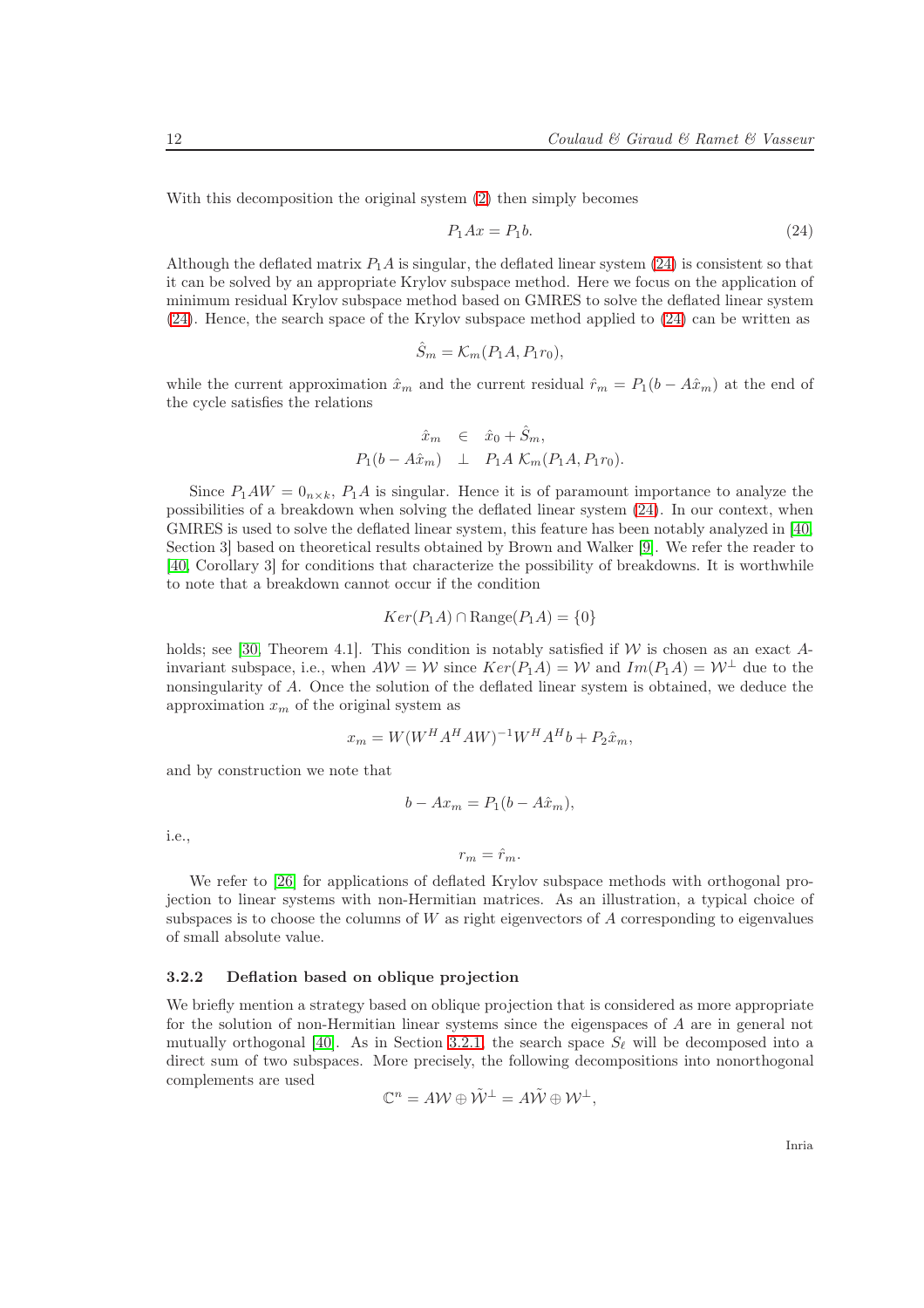where W and  $\tilde{W}$  represent two subspaces of  $\mathbb{C}^n$  of dimension k respectively. As before, we denote by  $W \in \mathbb{C}^{n \times k}$  ( $\tilde{W} \in \mathbb{C}^{n \times k}$ ) a matrix whose columns form a basis of  $W$  ( $\tilde{W}$  respectively). We assume that both matrices are chosen such that  $\tilde{W}^H A W$  is nonsingular. The key idea is then to introduce the matrices  $Q_2, P_3 \in \mathbb{C}^{n \times n}$  defined as

$$
Q_2 = W(\tilde{W}^H A W)^{-1} \tilde{W}^H,
$$
\n
$$
(25)
$$

$$
P_3 = I_n - W(\tilde{W}^H A W)^{-1} \tilde{W}^H.
$$
\n
$$
(26)
$$

It is easy to show that  $Q_2$  and  $P_3 = I_n - Q_2$  are projection operators;  $Q_2$  is the oblique projection onto  $(A\mathcal{W})$  along  $\tilde{\mathcal{W}}^{\perp}$ , while  $P_3$  is the oblique projection onto  $\tilde{\mathcal{W}}^{\perp}$  along  $(A\mathcal{W})$ . Given these oblique projection operators, the deflated linear system is now defined as

$$
P_3AP_3x = P_3b
$$

with  $\hat{r}_0 = P_3r_0$ . The use of a Krylov space solver is then now restricted to  $\tilde{W}^{\perp}$ . Hence, it can be shown that the deflated Krylov subspace method based on GMRES yields iterates  $x<sub>m</sub>$  at the end of the cycle of the form

$$
x_m \in x_0 + \mathcal{K}_m(P_3AP_3, P_3r_0) + \mathcal{W}.
$$

This also implies the following relation for the residual [\[40\]](#page-25-0)

$$
b - Ax_m \in r_0 + A\mathcal{K}_m(P_3AP_3, P_3r_0) + AW.
$$

We refer the reader to [\[40,](#page-25-0) Sections 5 and 6] for the mathematical aspects of deflated Krylov subspace methods based on oblique projection and to [\[40,](#page-25-0) Section 11] for an overview of partly related methods that only differ in the choice of the projection operators. A typical choice is to choose the columns of W as right eigenvectors of A and the columns of  $\hat{W}$  as the corresponding left eigenvectors. We refer to [\[26\]](#page-24-6) for an application of deflated Krylov subspace methods with oblique projection in the general non-Hermitian case.

#### <span id="page-15-0"></span>3.2.3 Deflation by preconditioning

Finally, we note that deflation based on spectral approximate information can be used to construct nonsingular preconditioners that move small in modulus eigenvalues away from zero. Both Kharchenko and Yeremin [\[46\]](#page-25-8) and Erhel et al. [\[24\]](#page-24-7) have proposed GMRES algorithms with augmented basis and a nonsingular right preconditioner that move the small eigenvalues to a (multiple) large eigenvalue. Baglama et al. [\[5\]](#page-23-5) have proposed a left preconditioned GMRES method with similar effect. In [\[46\]](#page-25-8) the main idea is to translate a group of small eigenvalues of A via low-rank projections of the form

$$
\tilde{A} = A(I_n + u_1 w_1^H) \cdots (I_n + u_k w_k^H),
$$

where  $u_i$  and  $w_j$  are the right and left eigenvectors associated with the eigenvalues to be translated respectively. The restarted Krylov subspace method is now applied to the coefficient matrix A leading to an adaptive update of the preconditioner (performed at the end of each cycle). We note that A can correspond to an already preconditioned operator, in such a case this strategy leads to a two-level preconditioning strategy that is found to be effective on real-life applications provided that the spectral information is computed accurately [\[12\]](#page-23-6). We also mention the extension of this two-level preconditioning strategy to the case of sequences of linear systems (see, e.g., [\[36\]](#page-25-9) where additional theoretical results and numerical experiments can be found).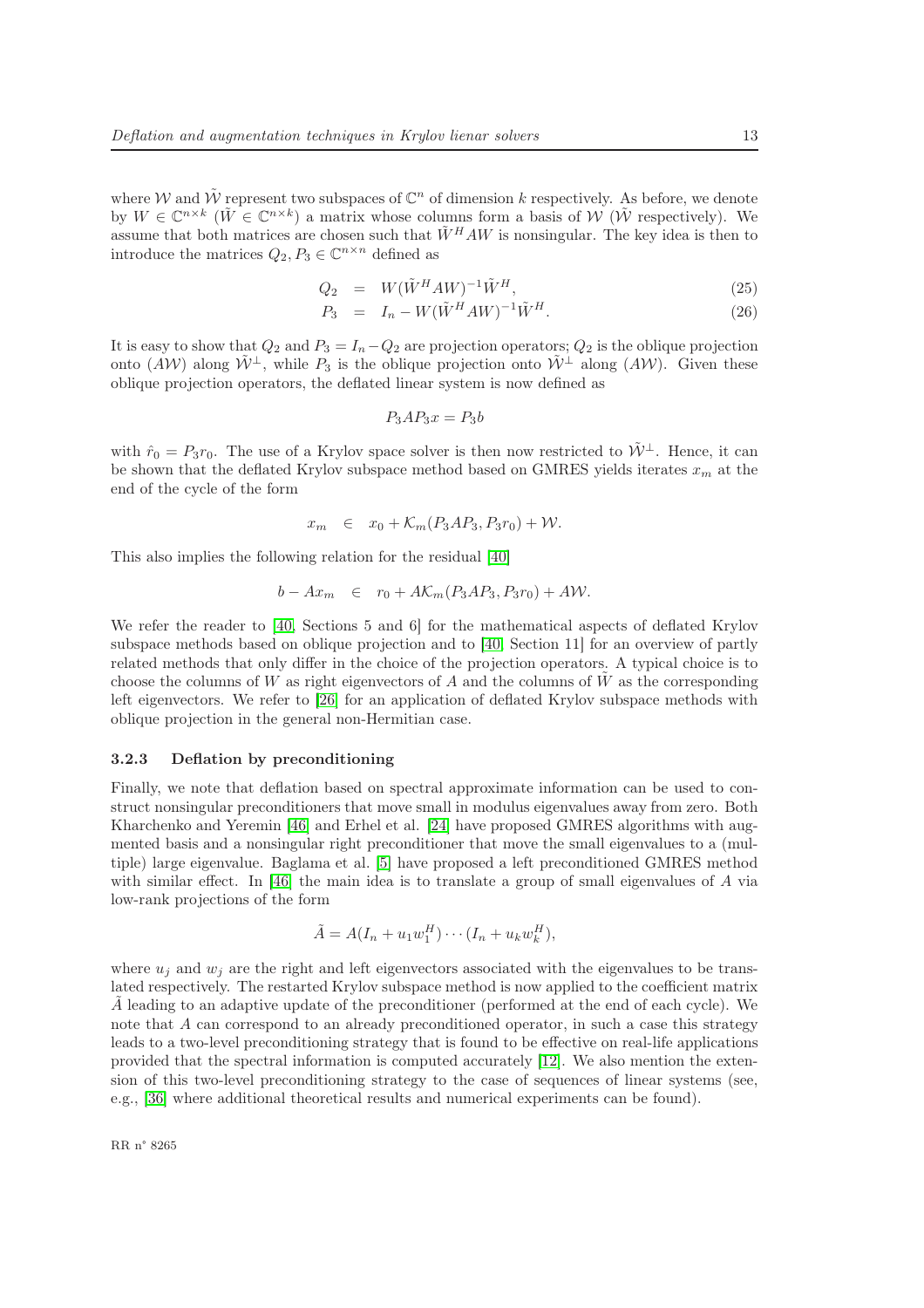#### <span id="page-16-0"></span>3.3 Augmented and deflated Krylov subspace methods

In the previous sections, we have described how either augmentation or deflation can be incorporated into Krylov subspace methods of minimum residual norm type. We note that it is possible to combine simultaneously deflation and augmentation in a single Krylov subspace method. In such a setting, the search space of the Krylov subspace method is then decomposed as

$$
S_{\ell} = \mathcal{W} + \mathcal{K}_m(\hat{A}, \hat{r}_0)
$$

where W is the augmentation space of dimension k,  $\hat{A}$  refers to the deflated operator and  $\hat{r}_0$  to the deflated residual. As an illustration, we review the GCRO (Generalized Conjugate Residual with Orthogonalization) method due to de Sturler [\[16\]](#page-23-7).

#### <span id="page-16-1"></span>3.3.1 Equivalence between deflated and augmented methods

In this section, we describe a general setting that helps us to understand the link between deflated and augmented minimal residual norm Krylov subspace methods. It has been first presented in [\[40\]](#page-25-0) and we generalize this setting to the case of flexible methods. As discussed in Section [3.1,](#page-10-1) the search space in augmented methods is of the form

$$
S_{\ell} = \mathcal{W} \oplus \mathcal{K}_m(\hat{A}, \hat{r}_0)
$$

where W is an augmentation subspace of dimension k. The approximation  $x_m$  at the end of a given cycle can be written as

$$
x_m = x_0 + Z_m y_m + W w_m
$$

where  $y_m \in \mathbb{C}^m$  and  $w_m \in \mathbb{C}^k$ . In the augmented Krylov subspace methods that we have considered, the residual  $r_m$  satisfies a Petrov-Galerkin condition, i.e.,  $r_m \perp AS$  which leads to the two orthogonality conditions

$$
r_m \perp AW
$$
 and  $r_m \perp AK_m(\hat{A}, \hat{r}_0)$ .

The first orthogonality condition  $r_m \perp AW$  leads to the relation

$$
(WH AH A W) wm = WH AH (r0 - A Zm ym).
$$

To simplify notation we introduce the matrix  $Q_3 \in \mathbb{C}^{n \times n}$  such that

$$
Q_3 = W(W^H A^H A W)^{-1} W^H.
$$

We then deduce the following relations for the current approximation  $x_m$ 

$$
x_m = (I_n - Q_3 A^H A)(x_0 + Z_m y_m) + Q_3 A^H b,
$$
\n(27)

and for the current residual  $r_m$ 

<span id="page-16-3"></span>
$$
r_m = (I_n - AQ_3A^H)(r_0 - AZ_my_m). \tag{28}
$$

We then introduce the two matrices

$$
P_4 = I_n - Q_3 A^H A,
$$
  

$$
P_5 = I_n - A Q_3 A^H
$$

<span id="page-16-2"></span>Inria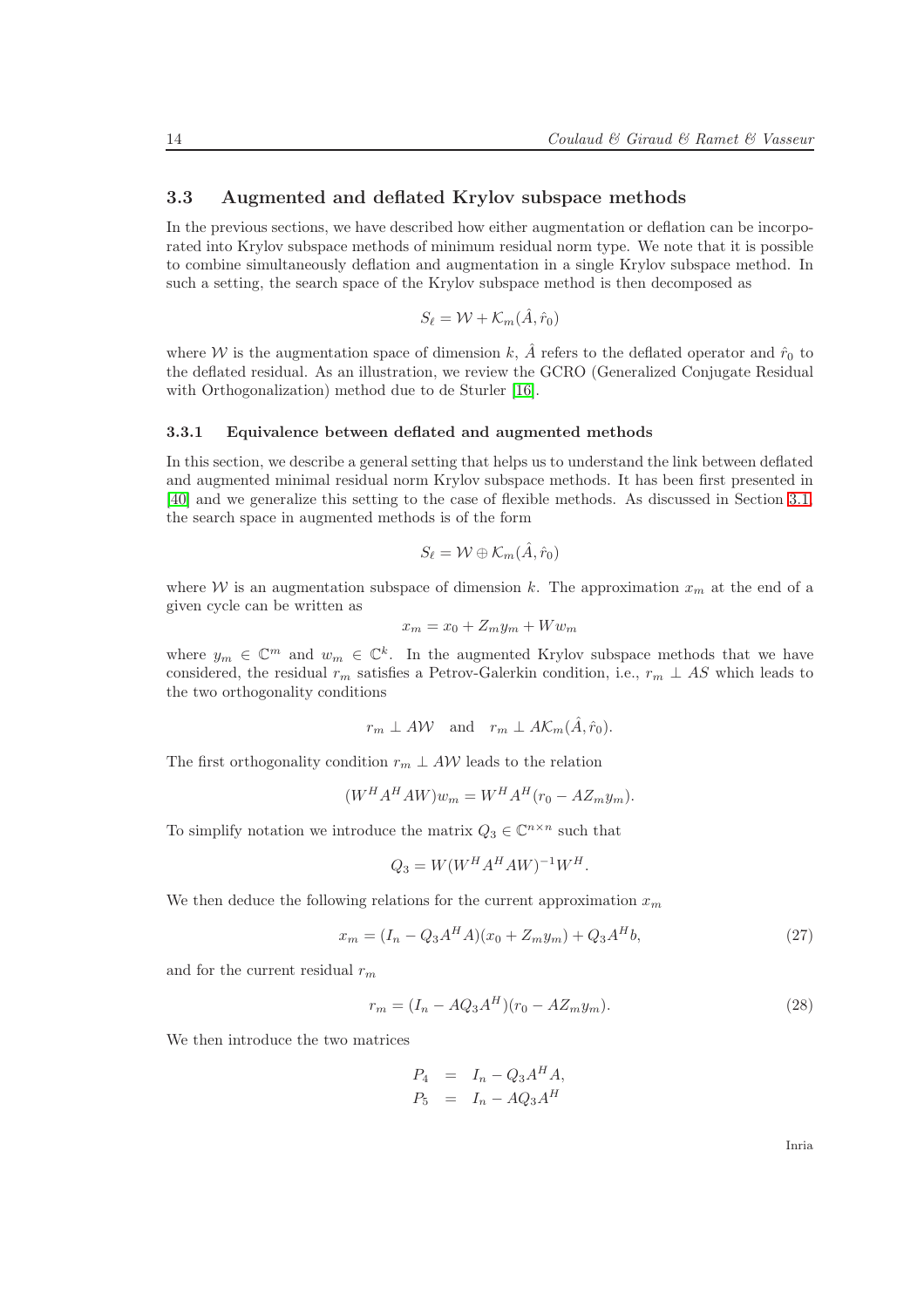where  $P_4 \in \mathbb{C}^{n \times n}$  and  $P_5 \in \mathbb{C}^{n \times n}$ . It is easy to show that both  $P_4$  and  $P_5$  are orthogonal projectors and that  $AP_4 = P_5A$ . If we define  $\tilde{x}_m \in \mathbb{C}^n$  as  $\tilde{x}_m = x_0 + Z_m y_m$  then relations [\(27\)](#page-16-2) and [\(28\)](#page-16-3) become

$$
x_m = P_4 \tilde{x}_m + Q_3 A^H b,\tag{29}
$$

$$
r_m = P_5(b - A\tilde{x}_m). \tag{30}
$$

Finally the second orthogonality condition  $r_m \perp AK_m(\hat{A}, \hat{r}_0)$  can then be stated as

$$
r_m = P_5(b - A\tilde{x}_m) \perp A\mathcal{K}_m(P_5A, P_5r_0).
$$

We summarize these developments in the following proposition (see [\[40,](#page-25-0) Theorem 2.2]).

Proposition 1 The following two sets of conditions

$$
x_m \in x_0 + \mathcal{W} + \mathcal{K}_m(\hat{A}, \hat{r}_0),
$$
  
\n
$$
r_m = b - Ax_m \perp (A\mathcal{W} + A\mathcal{K}_m(\hat{A}, \hat{r}_0)),
$$

and

$$
\tilde{x}_m \in x_0 + \mathcal{K}_m(\hat{A}, \hat{r}_0), \n\tilde{r}_m = P_5(b - A\tilde{x}_m) \perp A\mathcal{K}_m(\hat{A}, \hat{r}_0)
$$

are equivalent in the sense that

$$
x_m = P_4 \tilde{x}_m + Q_3 A^H b \quad and \quad r_m = \tilde{r}_m. \tag{31}
$$

The first set of conditions corresponds to the standard augmentation approach described in Section [3.1.](#page-10-1) In this class of methods the augmentation space  $W$  is explicitly included in the search space S of the minimum residual Krylov subspace method and  $A = A$ ,  $\hat{r}_0 = r_0$ . The second set of conditions corresponds to the standard deflation approach described in Section [3.2.](#page-13-0) Indeed the iteration  $\tilde{x}_m$  is first obtained such that the residual  $P_5(b - A\tilde{x}_m)$  satisfies the Petrov-Galerkin orthogonality condition. Then a correction is added such that  $r_m = \tilde{r}_m$ . Both approaches are found to be equivalent. They only differ in the way the augmentation subspace is treated (explicitly or implicitly).

#### <span id="page-17-0"></span>3.3.2 Methods based on augmentation and deflation

Methods based on both augmentation and deflation have been introduced recently; see, e.g., [\[6,](#page-23-8) [16,](#page-23-7) [17,](#page-23-9) [81\]](#page-27-3). We focus here on the Generalized Conjugate Residual with inner Orthogonalization (GCRO) [\[16\]](#page-23-7), which combines augmentation and deflation judiciously as detailed next.

GCRO belongs to the family of inner-outer methods [\[3,](#page-23-0) Ch. 12] where the outer iteration is based on the Generalized Conjugate Residual method (GCR), a minimum residual norm Krylov subspace method proposed by Eisenstat, Elman and Schultz [\[22\]](#page-24-8) while the inner part is based on GMRES respectively. Following the theoretical framework introduced in [\[21\]](#page-24-2), GCR maintains a correction subspace spanned by  $Range(Z_k)$  and an approximation subspace spanned by Range( $V_k$ ), where  $Z_k, V_k \in \mathbb{C}^{n \times k}$  satisfy the relations

$$
A Z_k = V_k,
$$
  

$$
V_k^H V_k = I_k.
$$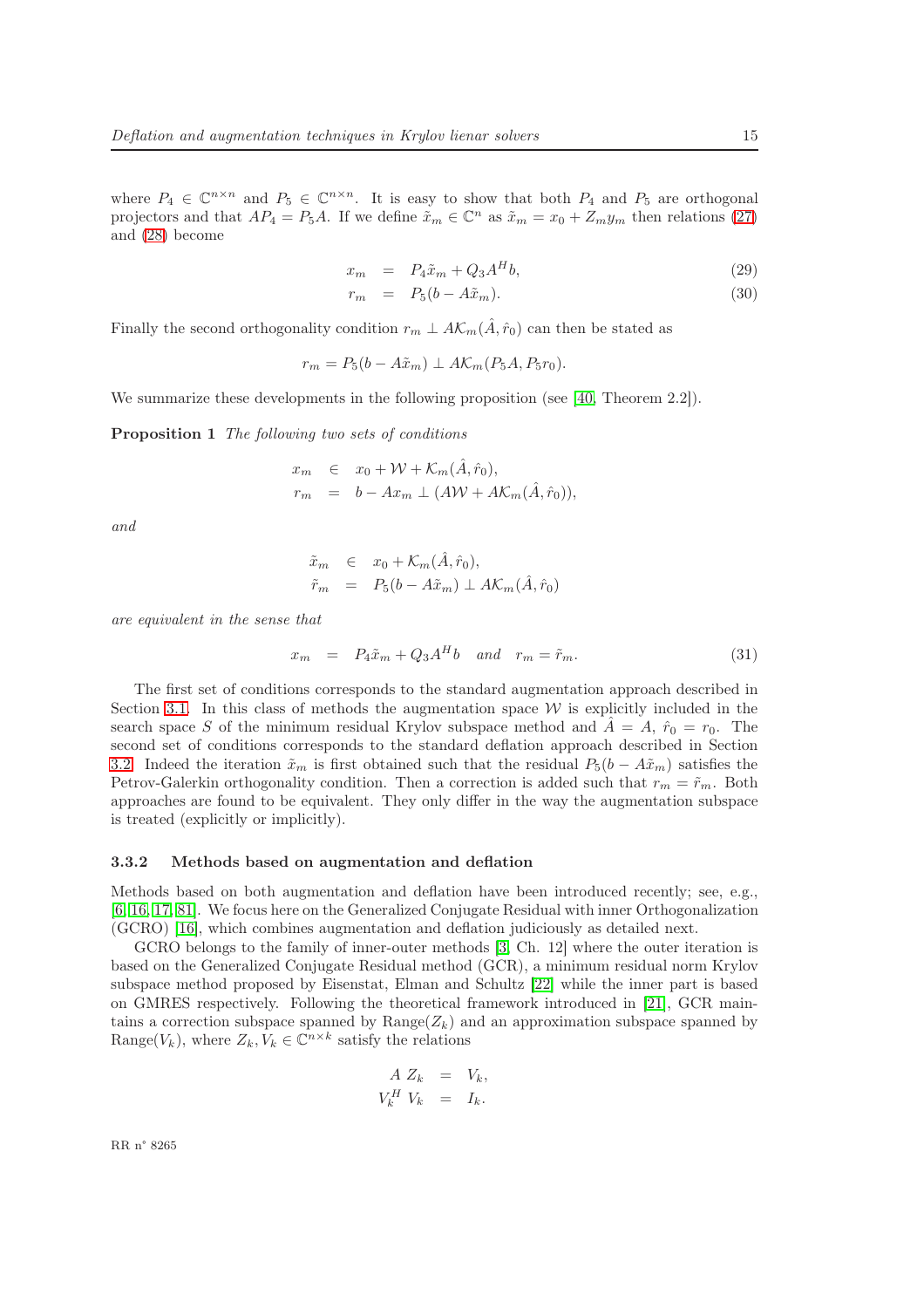The optimal solution of the minimization problem min  $||b-Ax||$  over the subspace  $x_0+Range(Z_k)$ is then found as  $x_k = x_0 + Z_k V_k^H r_0$ . Consequently  $r_k = b - Ax_k$  satisfies

$$
r_k = r_0 - V_k V_k^H r_0 = (I_n - V_k V_k^H) r_0, \quad r_k \perp \text{Range}(V_k).
$$

In [\[16\]](#page-23-7) de Sturler suggested that the inner iteration takes place in a subspace orthogonal to the outer Krylov subspace. In this inner iteration the following projected linear system is considered

$$
(I_n - V_k V_k^H)Az = (I_n - V_k V_k^H)r_k = r_k.
$$

The inner iteration is then based on a deflated linear system with  $(I_n - V_k V_k^H)$  as orthogonal projection. If a minimum residual norm subspace method is used in the inner iteration to solve this projected linear system approximately, the residual over both the inner and outer subspaces are minimized. Hence, augmentation is applied in the outer iteration and deflation in the inner part of the method. Numerical experiments (see, e.g., [\[16\]](#page-23-7) and [\[27,](#page-24-9) Chapter 1]) indicate that the resulting method may perform better than other inner-outer methods (without orthogonalization) in some cases.

We mention that the augmentation subspace can be based on spectral approximate invariant subspace information. This leads to the GCRO with deflated restarting method (GCRO-DR) [\[65\]](#page-26-11) that uses Harmonic Ritz information to define the augmentation subspace as in Section [3.1.](#page-10-1) This method has been further extended to accommodate variable preconditioning leading to the FGCRO-DR method [\[13\]](#page-23-10). We also refer the reader to [\[13\]](#page-23-10) for additional comments on the computational cost of FGCRO-DR and a detailed comparison with the flexible variant of GMRES-DR. When a fixed right preconditioner is used, GMRES-DR and GCRO-DR are equivalent. When variable preconditioning is considered, it is however worthwhile to note that FGMRES-DR and FGCRO-DR are only equivalent if a certain collinearity condition given in [\[13,](#page-23-10) Theorem 3.6] is satisfied.

In [\[17\]](#page-23-9) de Sturler proposed to define an augmentation subspace based on information other than approximate spectral invariant subspace. At the end of each cycle, the strategy (named GCRO with optimal truncation (GCROT)) decides which part of the current global search subspace to keep to define the new augmentation subspace such that the smallest inner residual norm is obtained. This truncation is done by examining angles between subspaces and requires specification of six different parameters that affect the truncation. We refer to [\[17\]](#page-23-9) for a complete derivation of the method and numerical experiments (see also [\[21,](#page-24-2) Section 4.5]). Finally we note that the extension of GCROT to the case of variable preconditioning has been proposed in [\[42\]](#page-25-10) with application to aerodynamics.

### <span id="page-18-0"></span>4 Hermitian positive definite matrices

Similarly to unsymmetric problems both augmentation and deflation can be considered to speedup the convergence of the conjugate gradient method, possibly in combination with preconditioning. However, contrarily to the previous methods based on Arnoldi basis construction, the conjugate gradient method relies on a short term recurrence and restarting mechanisms do not need to be implemented to control the memory consumption. Consequently the space used for augmentation or for deflation should be fully defined before starting the iteration for a given right-hand side.

#### <span id="page-18-1"></span>4.1 Augmented conjugate gradient methods

As discussed in Section [3.1,](#page-10-1) the search space in augmented methods  $S_{\ell} = W \oplus K_m(A, r_0)$  is a  $\ell$  dimensional space (with  $\ell = m + k$ ) where W is an augmentation subspace of dimension k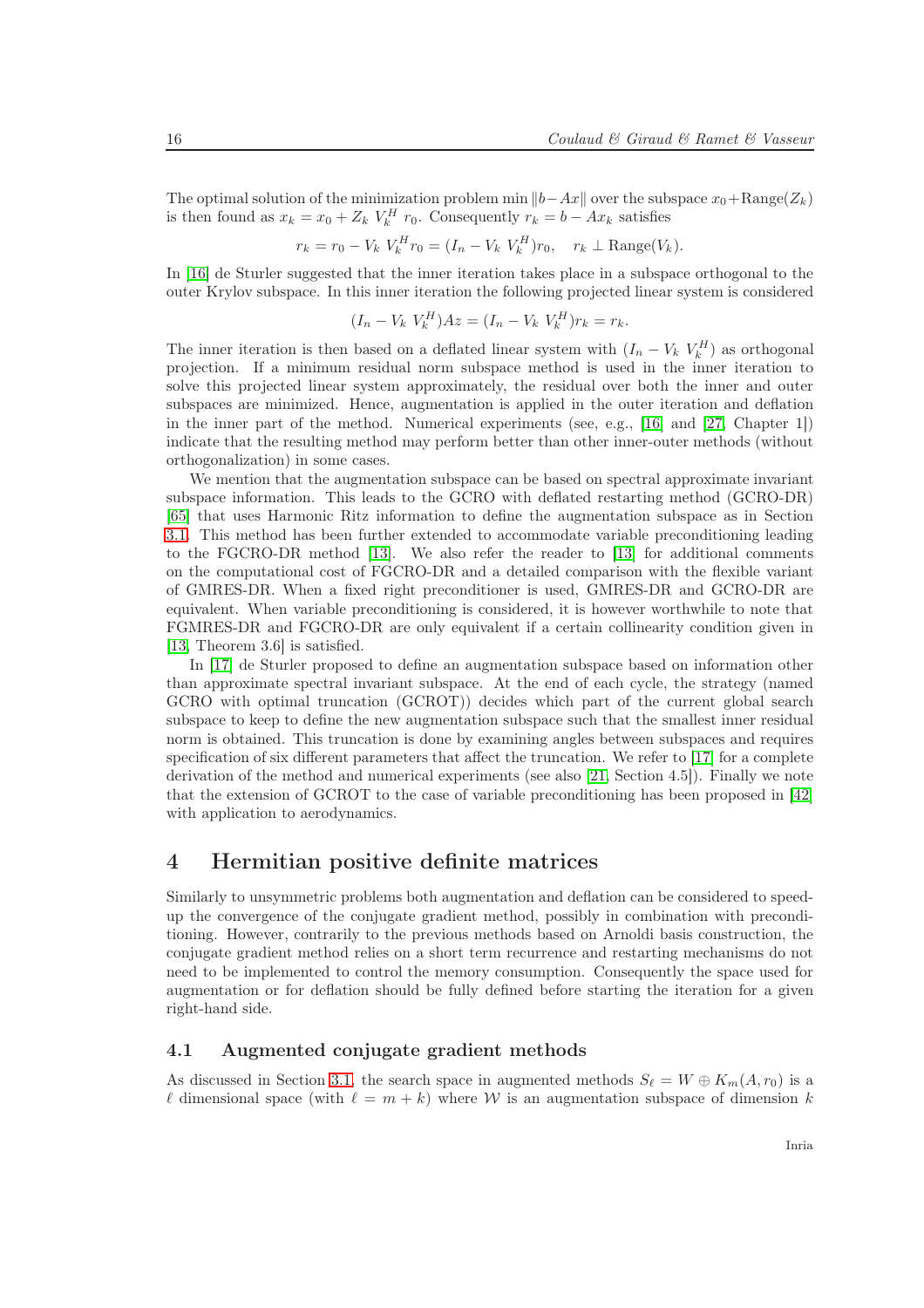spanned by k linearly independent vectors  $W = [w_1, \cdots w_k]$ . In order to build a basis of this space a deflated Lanczos algorithm can be used, that consists in applying a standard Lanczos method starting from an unit vector  $v_1$  using the matrix

$$
B = A - AW(W^H A W)^{-1} W^H A.
$$

Notice that  $W^H A W$  is full rank since A is HPD. If  $v_1$  is orthogonal to W, deflated Lanczos builds a sequence of orthonormal vectors  $V_m = [v_1, \dots, v_m]$   $(V_m^H A V_m = I_m)$  that spans a space orthogonal to W, i.e.,  $W^H V_m = 0_{k \times m}$ . For the Krylov subpace part of  $S_{\ell}$ ,  $x_0$  is chosen so that  $r_0 = b - Ax_0 \perp W$  and  $v_1 = r_0/||r_0||$ . That can be guaranteed by defining  $x_0$  from any  $x_{-1}$  as  $x_0 = x_{-1} + W(W^H A W)^{-1} W^H r_{-1}$ . The augmented CG algorithm seeks for a solution  $x_{\ell} = x_0 + W \mu_{\ell} + V_m y_{\ell} \in x_0 + W + K_m(A, r_0)$  with the Ritz-Galerkin condition  $r_{\ell} = b - Ax_{\ell} \perp$  $(W + K_m(A, r_0))$ . Using the above described space and orthogonality condition, it is shown in [\[71\]](#page-27-4), that the following properties (that are very similar and inherited from the classical CG) still hold.

**Proposition 2** The iterate  $x_j$ , the residual  $r_j$  and the descent directions  $p_j$  satisfy the following relations and properties

- $r_i$  is collinear to  $v_{i+1}$ , that is, the residual vectors are orthogonal to each other,
- the short term recurrences are satisfied:

$$
x_j = x_{j-1} + \alpha_{j-1} p_{j-1}
$$
  
\n
$$
r_j = r_{j-1} - \alpha_{j-1} Ap_{j-1}
$$
  
\n
$$
p_j = r_j + \beta_{j-1} p_{j-1} - W \mu_j
$$

where  $\alpha_{i-1}$  and  $\beta_{i-1}$  have the same expression as in classical CG and

$$
\mu_j = (W^H A W)^{-1} W^H A r_j,
$$

• the vectors  $p_i$  are A-orthogonal to each other as well as A-orthogonal to all the  $w_i$ 's.

Using theoretical results from [\[25\]](#page-24-10), the following properties related to convergence rate and optimization property of the iterate are shown in [\[71\]](#page-27-4).

**Proposition 3** The approximate solution  $x_{\ell}$  is such that

• the convergence history exhibits an upper bound expression on the convergence rate similar to classical CG

<span id="page-19-0"></span>
$$
||x_{\ell} - x^*||_A \le 2 \cdot \left( \frac{\sqrt{\kappa (P_{W^\perp A}^H A P_{W^\perp A})} - 1}{\sqrt{\kappa (P_{W^\perp A}^H A P_{W^\perp A})} + 1} \right)^{\ell} ||x_0 - x^*||_A, \tag{32}
$$

where  $\kappa(\cdot)$  denotes the condition number of the matrix and  $P_{W^{\perp}A}$  is the A-orthogonal projection on  $W^{\perp_A}$ . This projection is defined by  $P_{W^{\perp_A}} = I_n - W(W^H A W)^{-1} W^H A$ .

• similarly to classical CG, the iterate complies with a minimum A-norm error on the search space  $x_{\ell} = \text{argmin}$  $x \in x_0+W+K_m(A,r_0)$  $||x - x^*||_A.$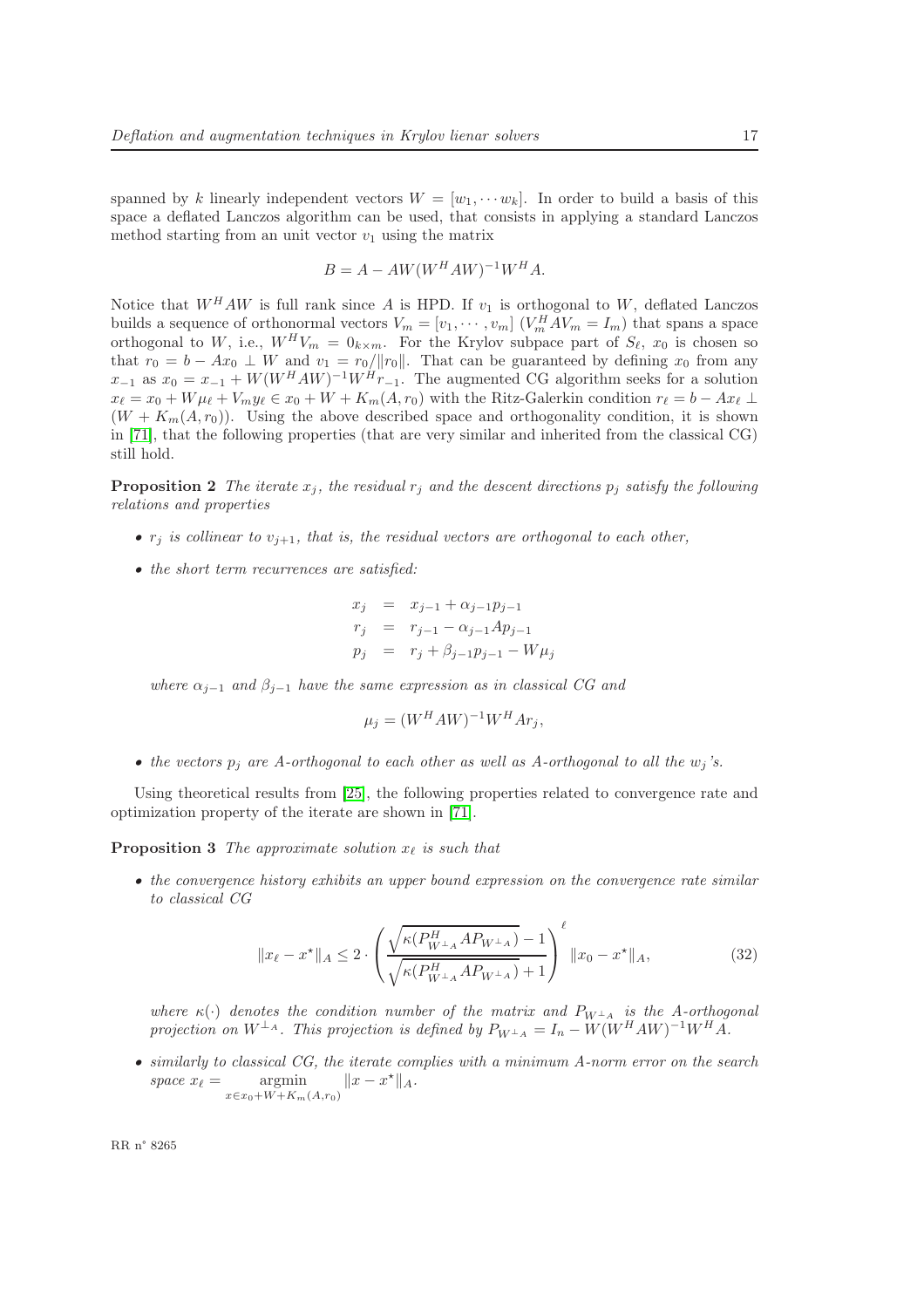Augmenting using an invariant subspace Let  $(\lambda_1 = \lambda_{\min}, \cdots, \lambda_s = \lambda_{\max})$  denote the s distinct eigenvalues of A ordered by increasing magnitude (i.e., values as they are real positive). The invariant subspace spanned by the  $k$  extreme (either largest or smallest) eigenvalues can be used in place of W to build the augmented space. Equation [\(32\)](#page-19-0) shows that  $\kappa(A) = \frac{\lambda_{\max}}{\lambda_{\min}}$ (that would appear in this bound for classical CG) is replaced either by  $\frac{\lambda_{\max}}{\lambda_{k+1}}$  if the left most part of the spectrum is used or by  $\frac{\lambda_{s-k}}{\lambda_{\min}}$  if the right most part is used. Consequently if  $\lambda_{\min} \ll$  $\lambda_{k+1}$  ( $\lambda_{s-k} \ll \lambda_{\max}$ ) the convergence of augmented CG should be significantly faster than the convergence of CG on the original system.

#### <span id="page-20-0"></span>4.2 Deflated Krylov subspace methods

We next briefly describe CG variants based on deflation. As mentioned in Section [3.2,](#page-13-0) the general idea of deflation is to split the approximation space into two complementary subspaces. Similarly to the notation in the previous sections, we denote by W a subspace of  $\mathbb{C}^n$  of dimension k, where k is assumed to be much smaller than the problem dimension n. We later denote by  $W \in \mathbb{C}^{n \times k}$ a matrix whose columns form a basis of W. Because A is Hermitian positive definite,  $W^H A W$ is also HPD and hence invertible. We can then define the following projector

$$
P_6 = I - W(W^H A W)^{-1} W^H A \tag{33}
$$

that is an oblique projector along W ( $P_6$  is equal to  $P_{W^{\perp}A}$ ). As in the non-Hermitian case, we decompose the solution  $x^* = (I - P_6)x^* + P_6x^*$  and compute each component separately. In particular,  $(I - P_6)x^* = W(W^H A W)^{-1}W^H A x^* = W(W^H A W)^{-1}W^H b$  essentially reduces to the solution of a small  $k \times k$  system. For the calculation of the second component  $P_6x^*$ , it can be observed that  $AP_6 = P_6^H A$  so that  $AP_6x^* = P_6^H Ax^* = P_6^H b$ . Even though the matrix  $P_6^H A$  is Hermitian semi-definite positive of rank  $n - k$  (its nullspace is W), CG can still be used because the deflated linear system  $P_6^H Ax^* = P_6^H b$  is consistent [\[45\]](#page-25-11). Furthermore, because the null space never enters the iteration, the corresponding zero eigenvalues do not influence the convergence [\[45\]](#page-25-11) and we can define the effective condition number of the positive semidefinite matrix  $P_6^H A$ , denoted  $\kappa_{eff}(P_6^H A)$ , as the ratio of its largest to smallest strictly positive eigenvalues.

Once the linear system  $P_6^H A \tilde{x} = P_6^H b$  is solved, one just needs to apply  $P_6$  to this solution to compute the second component of the solution. This technique still requires the solution of a linear system of size n using the CG method, but is expected to be more effective if  $\kappa_{eff}(P_6^H A) \ll$  $\kappa(A)$ . We refer the reader to [\[28\]](#page-24-11) for a discussion on the choice of W.

**Deflating using an invariant subspace** If W defines an invariant subspace of  $A$  associated with extreme eigenvalues, the situation becomes much clearer.

Let assume that W defines an invariant subspace associated with the smallest eigenvalues  $(\lambda_1, ..., \lambda_k)$  of A. We have  $P_6^H A W = 0_{m \times k}$  so that  $P_6^H A$  has k zero eigenvalues. Because A is HPD,  $Z = W^{\perp}$ , the orthogonal complement of W (i.e.,  $W^H Z = 0$  so that  $P_6^H Z = Z$ ) defines an invariant subspace associated with the eigenvalues  $\lambda_{k+1},...,\lambda_n = \lambda_{\max}$ . Therefore, we have  $AZ = ZB$  for some nonsingular B. Consequently we have  $P_6^H AZ = P_6^H ZB = ZB$  so that Z is an invariant subspace of  $P_6^H A$  associated with the same eigenvalues  $\lambda_{k+1},...,\lambda_{\text{max}}$ . This shows that

$$
\kappa_{eff}(P_6^H A) = \frac{\lambda_{\text{max}}}{\lambda_{k+1}},
$$

Inria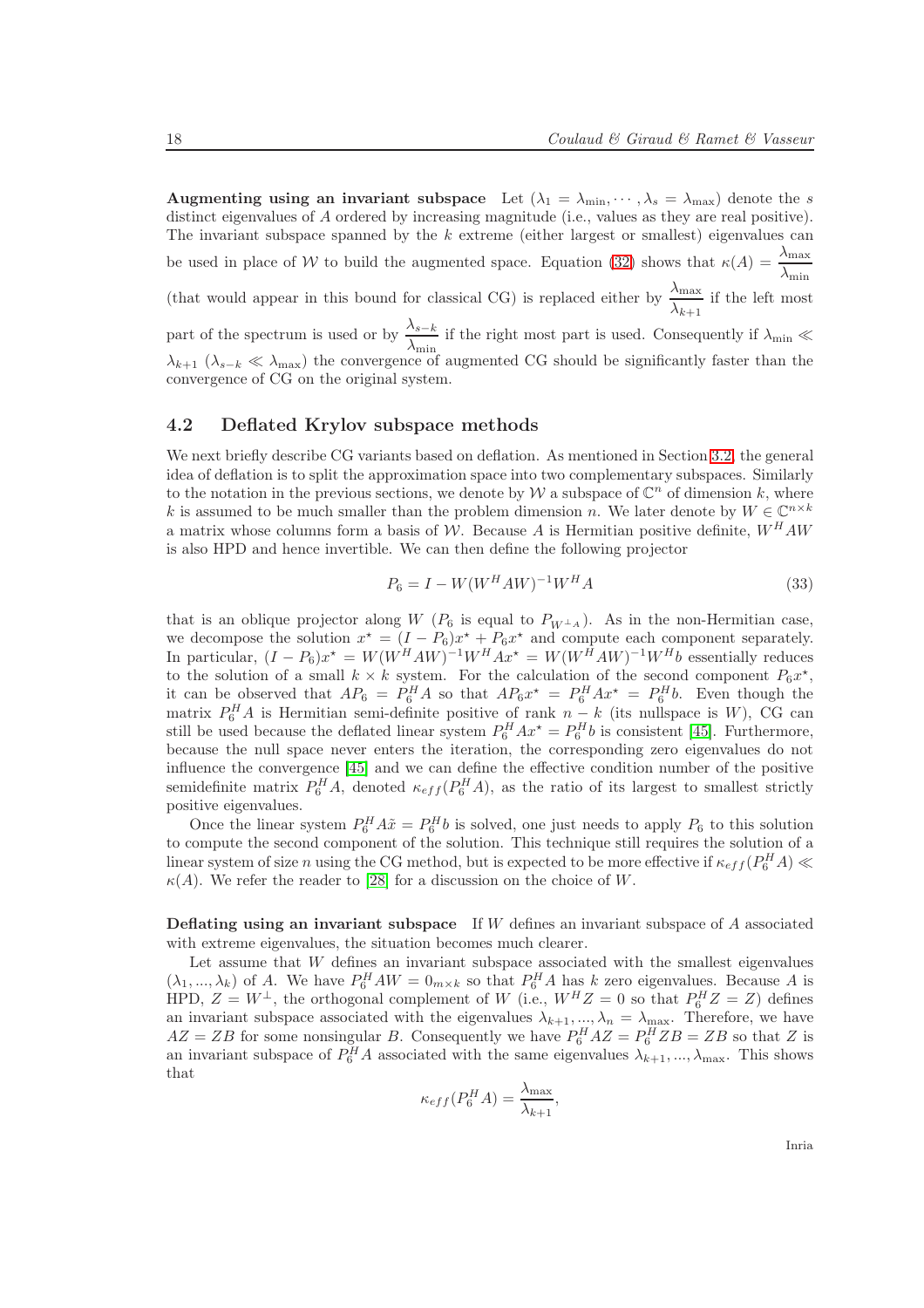that indicates that deflating using an invariant subspace cancels the corresponding eigenvalues, leaving the rest of the spectrum unchanged. If  $\lambda_{k+1} \gg \lambda_1 = \lambda_{\min}$  the convergence of CG is significantly speeded-up.

#### <span id="page-21-0"></span>4.3 Deflation via preconditioning

Using spectral information, it is possible to design preconditioners that enable to exhibit a condition number for the preconditioned matrix similar to  $\kappa_{eff}(P_6^H A)$ .

Let  $W = [w_1, \ldots w_k] \in \mathbb{C}^{n \times k}$  be the normalized eigenvectors of A associated with  $\{\lambda_i\}_{i=1,\ldots,k}$ the set of smallest eigenvalues. Let  $\nu$  be a real positive value. We can then define the preconditioner

$$
M^{def} = I_n + W(\nu(W^H A W)^{-1} - I_k)W^H.
$$

This preconditioner is such that  $M^{def}AW = \nu W$  and  $M^{def}Aw = Aw$  if  $W^H w = 0$  (in particular any eigenvectors of A not in W), which shows that  $M^{def}$  moves the eigenvalues  $\{\lambda_i\}_{i=1,\dots,k}$  to  $\nu$  and leaves the rest of the spectrum unchanged. If  $\nu = \lambda_{k+1}$ , the condition number of the preconditioned matrix is the same as the one of the deflated matrix in the previous section.

Furthermore we can define additive coarse space correction preconditioners inspired from domain decomposition techniques. They lead to preconditioned matrices with similar condition number as well. We then define

$$
M^{coarse} = I_n + \nu W (W^H A W)^{-1} W^H.
$$

This preconditioner is such that  $M^{coarse}Aw_i = (\nu + \lambda_i)w_i$  and  $M^{coarse}Aw = Aw$  if  $W^H w = 0$ . That is, the eigenvalues  $\{\lambda_i\}_{i=1,\dots,k}$  are shifted to  $\nu + \lambda_i$ , while the rest of the spectrum is unchanged. If it exists  $\nu$  so that  $\lambda_{k+1} \leq \lambda_{\min} + \nu \leq \lambda_k + \nu \leq \lambda_{\max}$ , the preconditioned matrix would have again the same condition number as the one of the deflated system  $\kappa_{eff}$ .

We refer the reader to [\[35\]](#page-24-12) for an analysis of the condition number of this class of preconditioners when approximated spectral information is used. We also refer to [\[78\]](#page-27-5) and the references therein for the exposure of various preconditioning techniques that can be defined using various combinations of these building box components.

# <span id="page-21-1"></span>5 Linear systems with multiple right-hand sides given in sequence

Although our primary focus is the solution of a single linear system with preconditioned Krylov subspace methods, it is however possible to include deflation and augmentation in a broader setting. Indeed in many applications in computational science and engineering, linear systems with multiple right-hand sides have to be solved. More precisely we are interested in solving a sequence of linear systems defined as  $A^l x^l = b^l$  where both the non-Hermitian matrix  $A^l \in$  $\mathbb{C}^{n \times n}$  and the right-hand side  $b^l \in \mathbb{C}^n$  may change from one system to the next, and the linear systems may typically not be available simultaneously. If we consider a sequence of identical or slowly changing matrices, Krylov subspace methods based on augmentation and deflation are appropriate since subspace recycling is then possible. The key idea is to extract relevant information (e.g. approximate invariant subspace but not only) while solving a given system, and then to use this information to further accelerate the convergence of the Krylov subspace method for the subsequent linear systems. At this point, augmented or deflated Krylov subspace methods of Sections [3.1,](#page-10-1) [3.2](#page-13-0) and [3.3](#page-16-0) can then be used. We refer the reader to [\[64,](#page-26-12) Chapter 3] for a detailed analysis of subspace recycling in the non-Hermitian case and to [\[65\]](#page-26-11) where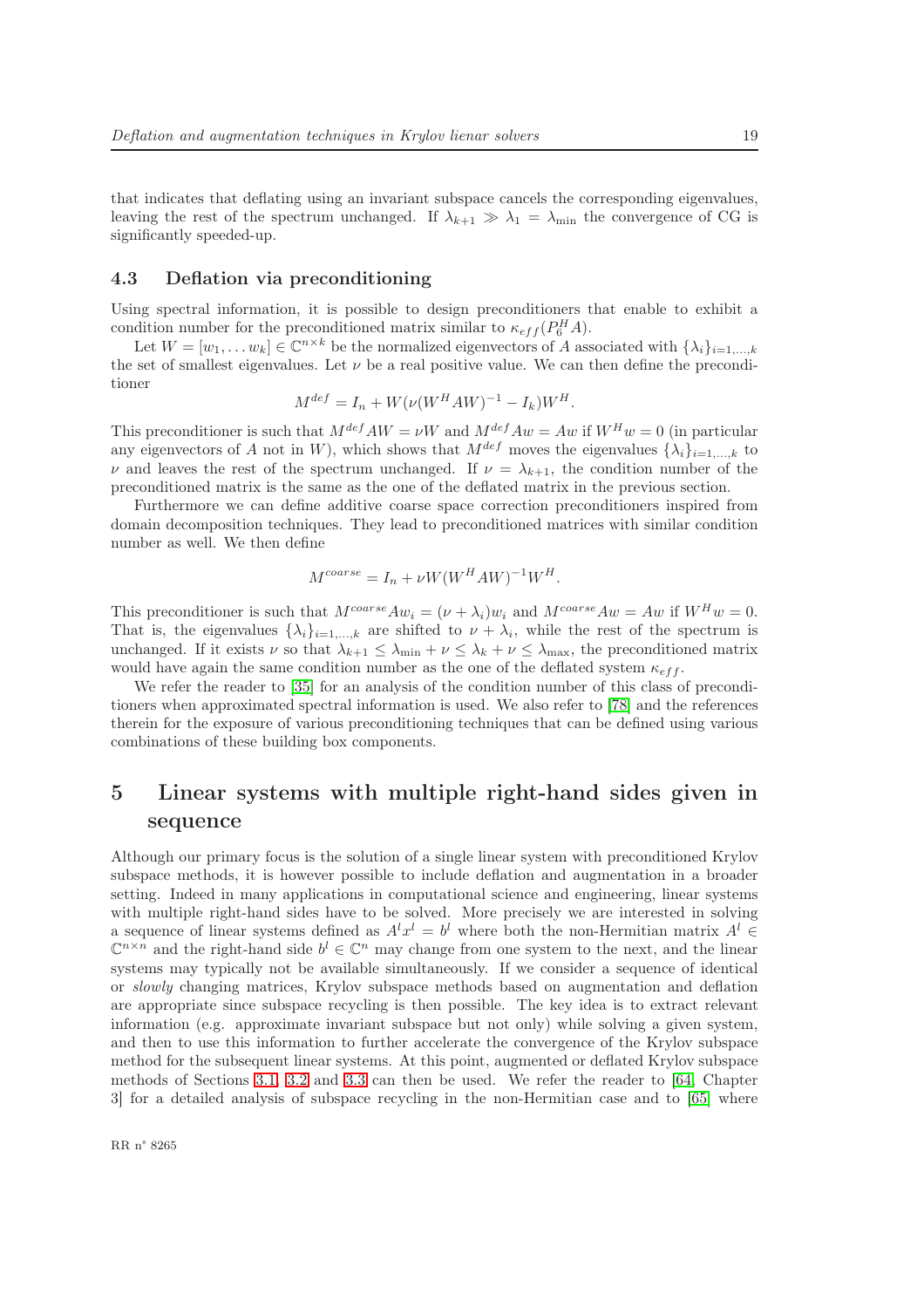the GCRO method augmented with approximate spectral information is shown to be efficient on applications related to fatigue and fracture of engineering components, electronic structure calculation and quantum chromodynamics; see also [\[47\]](#page-25-12) for an application in optical tomography. Recent applications are related to model reduction [\[7\]](#page-23-11) (see also [\[1\]](#page-22-2) for recycling methods based on BiCG).

For HPD matrices, if a sequence of linear systems with the same matrix but different righthand sides has to be solved different alternatives can be considered to define the space to augment the search space from one solve to the next. In [\[25\]](#page-24-10), an approach based on harmonic Ritz values is described that might be implemented using only the first  $m \geq k$  steps of augmented CG iteration. Still to reduce the memory footprint of the eigenvector calculation, in [\[76\]](#page-27-6) a thick-restart Lanczos is embedded in the CG iterations to extract accurate spectral information.

## <span id="page-22-0"></span>6 Conclusions and prospectives

We have briefly reviewed the main features and mathematical properties of augmented and deflated Krylov subspace methods for the solution of certain linear systems of equations where the coefficient matrix was either non-Hermitian or Hermitian positive definite. These increasingly popular procedures combined with preconditioning have been shown effective on a wide range of applications in computational science and engineering as mentioned in this paper. We are certainly aware that this brief overview is far from being complete. Results related to two-sided Krylov subspace methods in the non-Hermitian case or the treatment of the Hermitian indefinite case are indeed missing; see, e.g., [\[1,](#page-22-2) [30,](#page-24-4) [31,](#page-24-5) [83\]](#page-27-7) for additional comments and references. Similarly, the solution of linear systems with multiple right-hand sides given at once has not been covered. For such a class of problems, augmented and deflated block Krylov subspace methods have been studied (see, e.g., [\[57,](#page-26-13) [84\]](#page-27-8)) and their efficiency has been proved on realistic applications. Finally we would like to mention that algebraic connections between deflation, multigrid and domain decomposition have been made in recent papers [\[48,](#page-25-13) [59,](#page-26-14) [78\]](#page-27-5).

Concerning implementation aspects, some augmentation and deflation procedures are already present in the main software projects such as either  $PETSc<sup>1</sup>$  $PETSc<sup>1</sup>$  $PETSc<sup>1</sup>$  or Trilinos<sup>[2](#page-22-4)</sup> for the solution of largescale, complex multi-physics engineering and scientific problems. More precisely, in its scalable linear equation solvers (KSP) component, PETSc includes an algorithm described in [\[24\]](#page-24-7), while the Belos package in Trilinos notably proposes an augmented and deflated approach based on GCRO-DR [\[65\]](#page-26-11). Most likely there will be a growing effort to incorporate augmented and deflated Krylov subspace methods in such libraries in a near future. Finally designing variants or new Krylov subspace methods for the next generation of massively parallel computing platforms is currently a topic of active research in the numerical linear algebra community; see [\[33,](#page-24-13) [34,](#page-24-14) [43\]](#page-25-14) for algorithms, comments and references. Thus in a near future it is highly probable that variants of augmented and deflated Krylov subspace methods will be proposed as well.

# <span id="page-22-2"></span>References

- [1] K. Ahuja, E. de Sturler, S. Gugercin, and E. Chang. Recycling BiCG with an application to model reduction. SIAM J. Scientific Computing, 34(4):A1925–A1949, 2012.
- <span id="page-22-1"></span>[2] B. Aksoylu and H. Klie. A family of physics-based preconditioners for solving elliptic equations on highly heterogeneous media. Applied Numerical Mathematics, 59:1159–1186, 2009.

 $1$ http://www.mcs.anl.gov/petsc/

<span id="page-22-4"></span><span id="page-22-3"></span> $^{2}$ http://trilinos.sandia.gov/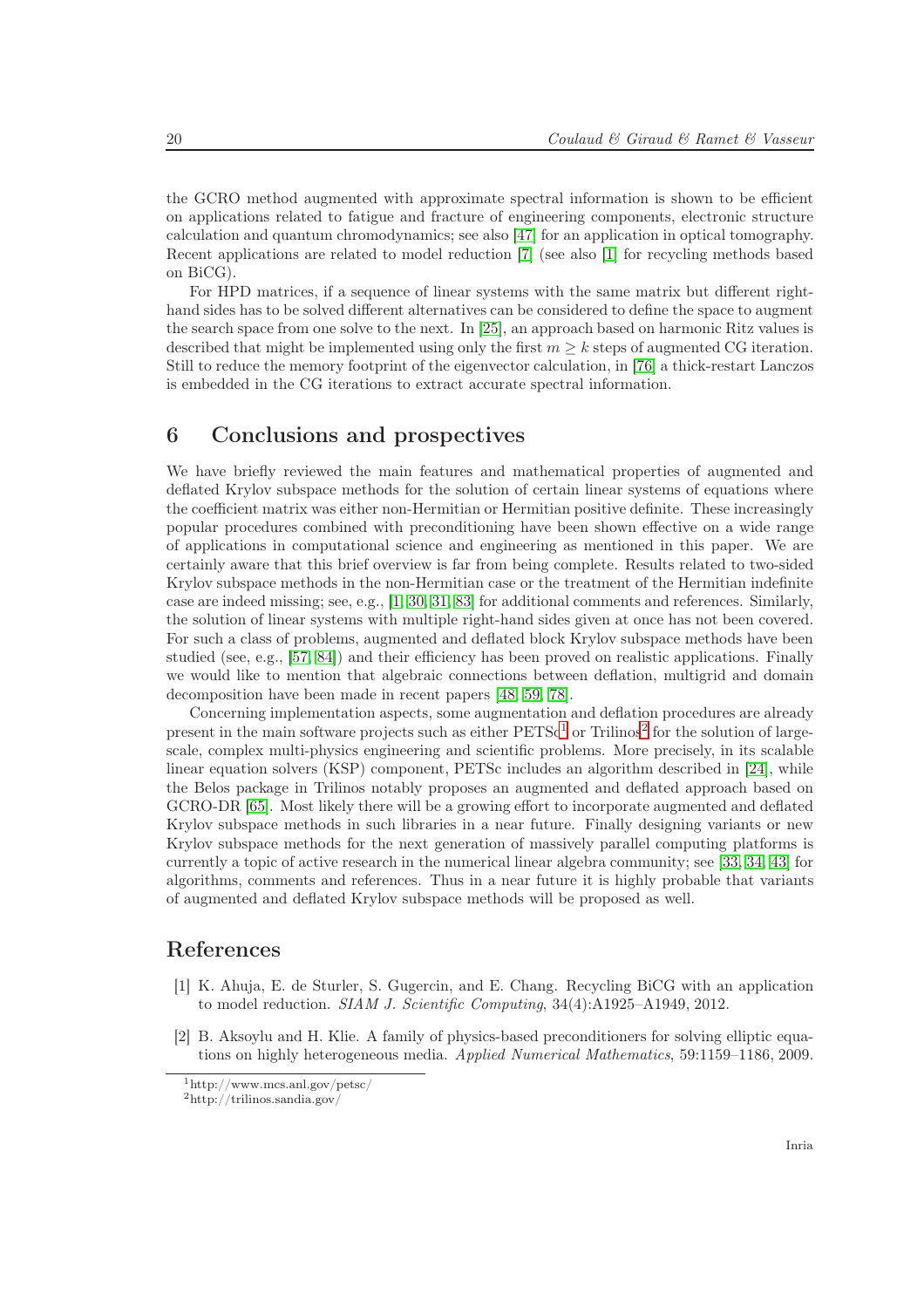- <span id="page-23-0"></span>[3] O. Axelsson. Iterative solution methods. Cambridge University Press, 1994.
- [4] O. Axelsson and P. S. Vassilevski. A black box generalized conjugate gradient solver with inner iterations and variable-step preconditioning. SIAM J. Matrix Analysis and Applications, 12(4):625–644, 1991.
- <span id="page-23-5"></span>[5] J. Baglama, D. Calvetti, G. H. Golub, and L. Reichel. Adaptively preconditioned GMRES algorithms. SIAM J. Scientific Computing, 20(1):243–269, 1998.
- <span id="page-23-8"></span>[6] A. H. Baker, E. R. Jessup, and T. Manteuffel. A technique for accelerating the convergence of restarted GMRES. SIAM J. Matrix Analysis and Applications, 26(4):962–984, 2005.
- <span id="page-23-11"></span>[7] P. Benner and L. Feng. Recycling Krylov subspaces for solving linear systems with successively changing right-hand sides arising in model reduction. In Peter Benner, Michael Hinze, and E. Jan W. ter Maten, editors, Model Reduction for Circuit Simulation, volume 74 of Lecture Notes in Electrical Engineering, pages 125–140. Springer Netherlands, 2011.
- <span id="page-23-1"></span>[8] M. Benzi. Preconditioning techniques for large linear systems: A survey. J. Comp. Phys., 182:418–477, 2002.
- <span id="page-23-4"></span>[9] P. N. Brown and H. F. Walker. GMRES on (nearly) singular systems. SIAM J. Matrix Analysis and Applications, 18:37–51, 1997.
- [10] C. Le Calvez and B. Molina. Implicitly restarted and deflated GMRES. Numerical Algorithms, 21:261–285, 1999.
- [11] M. H. Carpenter, C. Vuik, P. Lucas, M. B. van Gijzen, and H. Bijl. A general algorithm for reusing Krylov subspace information. I. Unsteady Navier-Stokes. NASA/TM 2010216190, NASA, Langley Research Center, 2010.
- <span id="page-23-6"></span>[12] B. Carpentieri, I.S. Duff, and L. Giraud. A class of spectral two-level preconditioners. SIAM J. Scientific Computing, 25(2):749–765, 2003.
- <span id="page-23-10"></span>[13] L. M. Carvalho, S. Gratton, R. Lago, and X. Vasseur. A flexible Generalized Conjugate Residual method with inner orthogonalization and deflated restarting. SIAM J. Matrix Analysis and Applications, 32(4):1212–1235, 2011.
- <span id="page-23-2"></span>[14] A. Chapman and Y. Saad. Deflated and augmented Krylov subspace techniques. Numerical Linear Algebra with Applications, 4(1):43–66, 1997.
- <span id="page-23-3"></span>[15] D. Darnell, R. B. Morgan, and W. Wilcox. Deflation of eigenvalues for iterative methods in lattice QCD. Nuclear Physics B - Proceedings Supplements, 129-130:856–858, 2004.
- <span id="page-23-9"></span><span id="page-23-7"></span>[16] E. de Sturler. Nested Krylov methods based on GCR. J. Comput. Appl. Math., 67(1):15–41, 1996.
- [17] E. de Sturler. Truncation strategies for optimal Krylov subspace methods. SIAM J. Numerical Analysis, 36(3):864–889, 1999.
- [18] Z. Dostál. Conjugate gradient method with preconditioning by projector. Int. J. Comput. Math., 23:315–323, 1988.
- [19] Z. Dostál. Projector preconditioning and domain decomposition methods. Appl. Math. Comput., 37:75–81, 1990.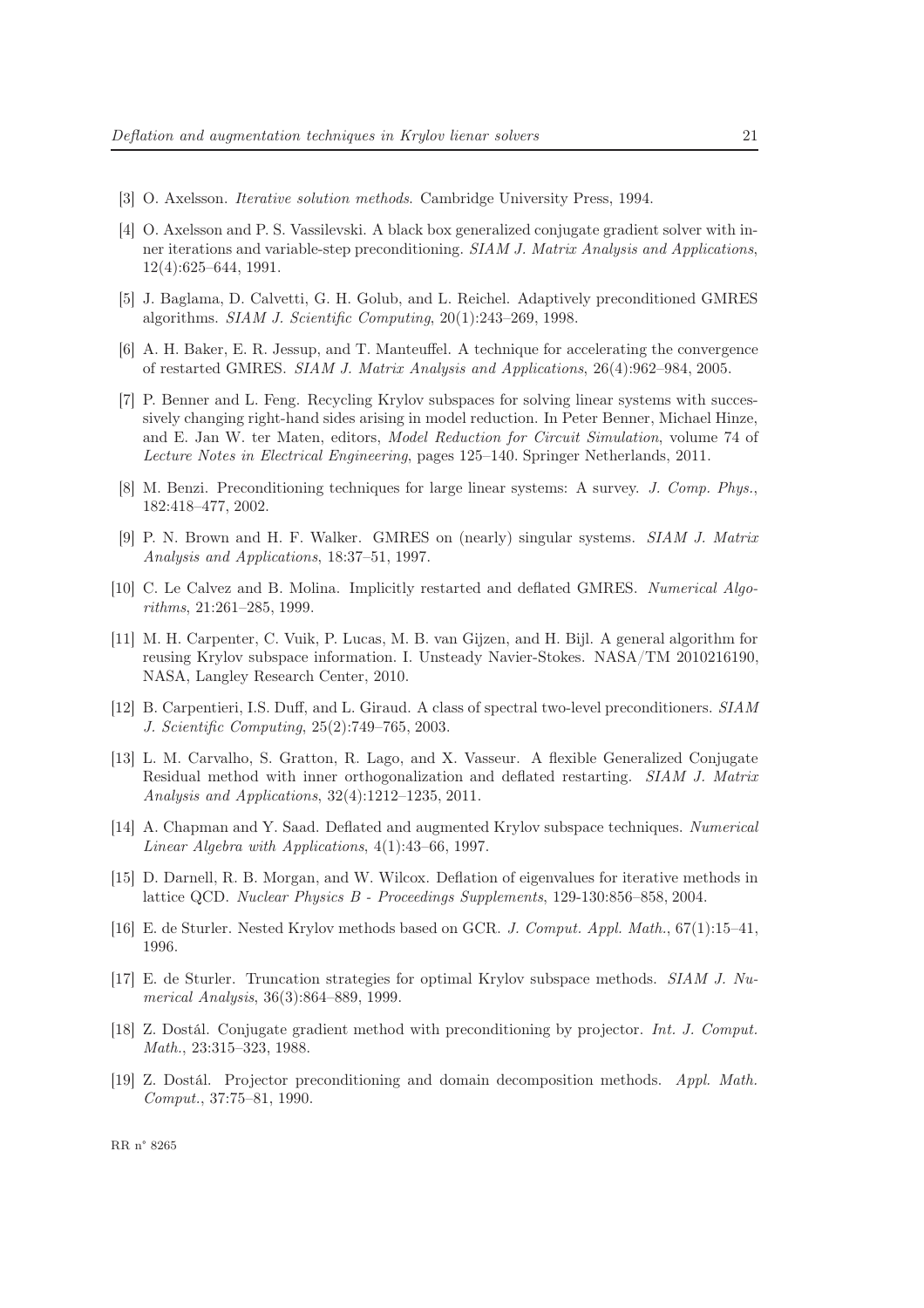- <span id="page-24-2"></span><span id="page-24-1"></span>[20] M. Eiermann and O. G. Ernst. Geometric aspects of the theory of Krylov subspace methods. Acta Numerica, 10:251–312, 2001.
- <span id="page-24-8"></span>[21] M. Eiermann, O. G. Ernst, and O. Schneider. Analysis of acceleration strategies for restarted minimal residual methods. J. Comput. Appl. Math., 123:261–292, 2000.
- [22] S. C. Eisenstat, H. C. Elman, and M. H. Schultz. Variational iterative methods for nonsymmetric systems of linear equations. SIAM J. Numerical Analysis, 20(2):345–357, 1983.
- <span id="page-24-7"></span><span id="page-24-0"></span>[23] J. Erhel. Some properties of Krylov projection methods for large linear systems. Computational Technology Reviews, 3:41–70, 2011.
- <span id="page-24-10"></span>[24] J. Erhel, K. Burrage, and B. Pohl. Restarted GMRES preconditioned by deflation. J. Comput. Appl. Math., 69:303–318, 1996.
- [25] J. Erhel and F. Guyomarc'h. An augmented conjugate gradient method for solving consecutive symmetric positive definite linear systems. SIAM J. Matrix Analysis and Applications, 21(4):1279–1299, 2000.
- <span id="page-24-6"></span>[26] Y. Erlangga and R. Nabben. Deflation and balancing preconditioners for Krylov subspace methods applied to nonsymmetric matrices. SIAM J. Matrix Analysis and Applications, 30(2):684–699, 2008.
- <span id="page-24-9"></span>[27] D. Fokkema. Subspace methods for linear, nonlinear and eigen problems. PhD thesis, University of Utrecht, The Netherlands, 1996.
- <span id="page-24-11"></span><span id="page-24-3"></span>[28] J. Frank and C. Vuik. On the construction of deflation-based preconditioners. SIAM J. Scientific Computing, 23:442–462, 2011.
- [29] A. Frommer, A. Nobile, and P. Zingler. Deflation and flexible SAP-preconditioning of GMRES in lattice QCD simulation. Technical Report BUW-IMACM 12/11, University of Wuppertal, Department of Mathematics, 2012.
- <span id="page-24-4"></span>[30] A. Gaul, M. Gutknecht, J. Liesen, and R. Nabben. Deflated and augmented Krylov subspace methods: Basic facts and a breakdown-free deflated MINRES. Preprint Preprint 759, DFG Research Center MATHEON, TU Berlin, 2011.
- <span id="page-24-5"></span>[31] A. Gaul, M. Gutknecht, J. Liesen, and R. Nabben. A framework for deflated and augmented Krylov subspace methods. arXiv preprint 1206.1506, 2012. submitted to SIAM J. Matrix Analysis and Applications.
- [32] H. De Gersem and K. Hameyer. A deflated iterative solver for magnetostatic finite element models with large differences in permeability. Eur. Phys. J. Appl. Phys., 67:45–49, 2000.
- <span id="page-24-13"></span>[33] P. Ghysels, T. Ashby, K. Meerbergen, and W. Vanroose. Hiding global communication latency in the GMRES algorithm on massively parallel machines. SIAM J. Scientific Computing, 35(1):C48–C71, 2013.
- <span id="page-24-14"></span>[34] P. Ghysels and W. Vanroose. Hiding global synchronization latency in the preconditioned Conjugate Gradient algorithm. Technical Report 12.2012.1, Intel ExaScience Lab Flanders, Leuven, December 2012.
- <span id="page-24-12"></span>[35] L. Giraud and S. Gratton. On the sensitivity of some spectral preconditioners. SIAM J. Matrix Analysis and Applications, 27(4):1089–1105, 2006.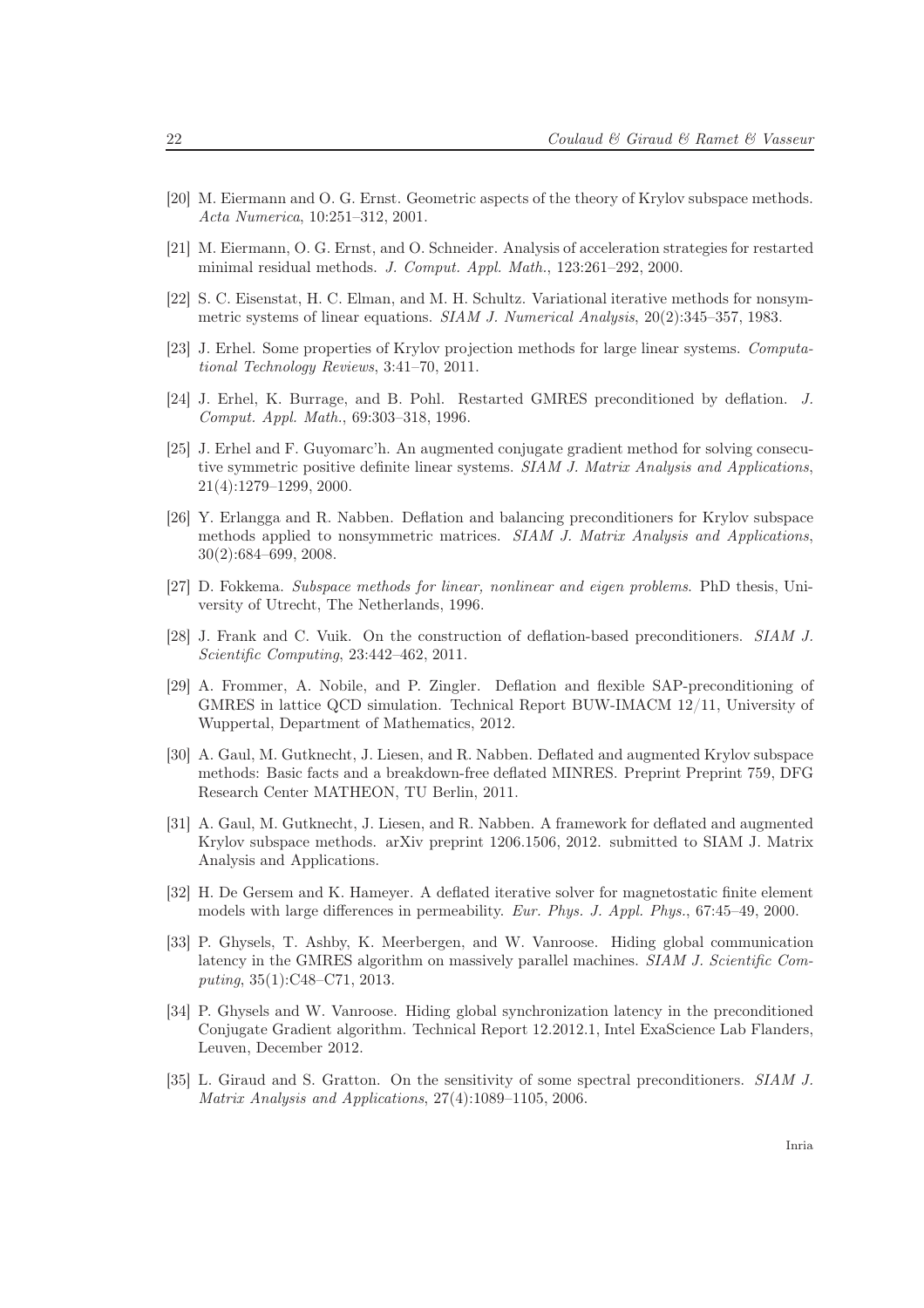- <span id="page-25-9"></span><span id="page-25-6"></span>[36] L. Giraud, S. Gratton, and E. Martin. Incremental spectral preconditioners for sequences of linear systems. Applied Numerical Mathematics, 57:1164–1180, 2007.
- [37] L. Giraud, S. Gratton, X. Pinel, and X. Vasseur. Flexible GMRES with deflated restarting. SIAM J. Scientific Computing, 32(4):1858–1878, 2010.
- [38] L. Giraud, D. Ruiz, and A. Touhami. A comparative study of iterative solvers exploiting spectral information for SPD systems. SIAM J. Scientific Computing, 27(5):1760–1786, 2006.
- <span id="page-25-5"></span>[39] G.H. Golub and D.P. O'Leary. Some history of the conjugate gradient and Lanczos algorithms: 1948-1976. SIAM Review, 31(1):50–102, 1989.
- <span id="page-25-0"></span>[40] M. Gutknecht. Spectral deflation in Krylov solvers: A theory of coordinate space based methods. Electron.Trans. Numer. Anal., 39:156–185, 2012.
- <span id="page-25-10"></span><span id="page-25-2"></span>[41] M.R. Hestenes and E. Stiefel. Methods of conjugate gradients for solving linear systems. J. Res. Nat. Bur. Standards, 49:409–435, 1952.
- [42] J. Hicken and D. Zingg. A simplified and flexible variant of GCROT for solving nonsymmetric linear systems. SIAM J. Scientific Computing, 32(3):1672–1694, 2010.
- <span id="page-25-14"></span>[43] M. Hoemmen. Communication-avoiding Krylov subspace methods. PhD thesis, University of California, USA, 2010.
- <span id="page-25-1"></span>[44] I. Ipsen and C. D. Meyer. The idea behind Krylov methods. The American mathematical monthly, 105(10):889–899, 1998.
- <span id="page-25-11"></span>[45] E. F. Kaasschieter. Preconditioned conjugate gradients for solving singular systems. J. Comput. Appl. Math., 24:265–275, 1988.
- <span id="page-25-8"></span>[46] S. A. Kharchenko and A. Yu. Yeremin. Eigenvalue translation based preconditioners for the  $GMRES(k)$  method. Numerical Linear Algebra with Applications, 2:51–77, 1995.
- <span id="page-25-12"></span>[47] M. Kilmer and E. de Sturler. Recycling subspace information for diffuse optical tomography. SIAM J. Scientific Computing, 27(6):2140–2166, 2006.
- <span id="page-25-13"></span>[48] A. Klawonn and O. Rheinbach. Deflation, projector preconditioning, and balancing in iterative substructuring methods: connections and new results. SIAM J. Scientific Computing, 34(1):A459–A484, 2012.
- <span id="page-25-7"></span>[49] H. Klie, M.F. Wheeler, T. Clees, and K. Stueben. Deflation AMG solvers for highly illconditioned reservoir simulation problems. Paper SPE 105820 presented at the 2007 SPE Reservoir Simulation Symposium, Houston, TX, Feb. 28–30 2007, 2007.
- [50] L. Y. Kolotilina. Twofold deflation preconditioning of linear algebraic systems. I. Theory. Journal of Mathematical Sciences, 89:1652–1689, 1998.
- <span id="page-25-3"></span>[51] C. Lanczos. Solution of systems of linear equations by minimized iterations. J. Res. Nat. Bur. Standards, 49(1):33–53, 1952.
- <span id="page-25-4"></span>[52] G. Meurant. The Lanczos and Conjugate Gradient Algorithms: From Theory to Finite Precision Computations. Software, Environments and Tools. Society for Industrial and Applied Mathematics, 2006.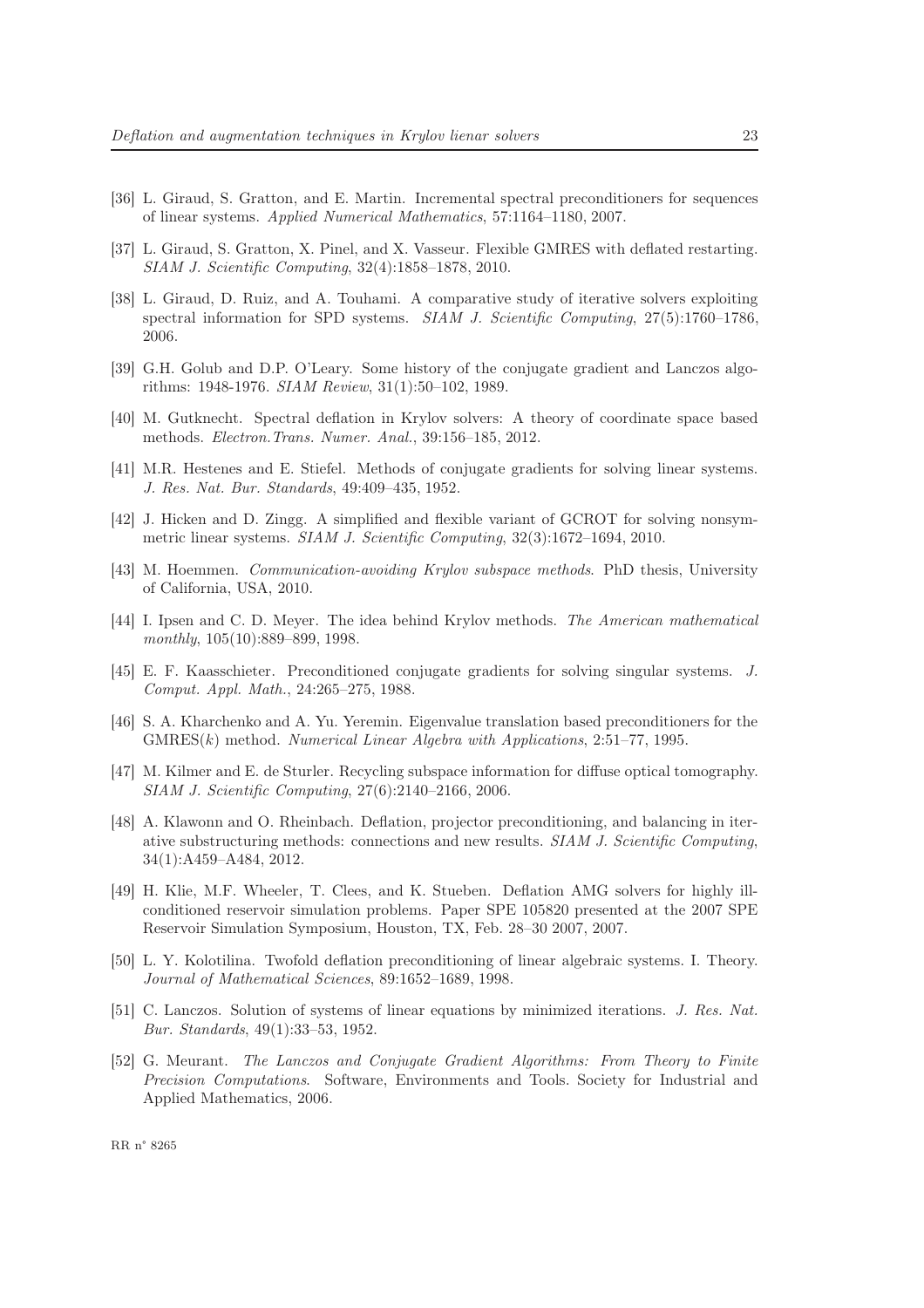- <span id="page-26-6"></span>[53] R. B. Morgan. Computing interior eigenvalues of large matrices. Linear Algebra and its Applications, 154-156:289–309, 1991.
- <span id="page-26-7"></span>[54] R. B. Morgan. A restarted GMRES method augmented with eigenvectors. SIAM J. Matrix Analysis and Applications, 16:1154–1171, 1995.
- <span id="page-26-8"></span>[55] R. B. Morgan. Implicitly restarted GMRES and Arnoldi methods for nonsymmetric systems of equations. SIAM J. Matrix Analysis and Applications, 21(4):1112–1135, 2000.
- <span id="page-26-13"></span>[56] R. B. Morgan. GMRES with deflated restarting. SIAM J. Scientific Computing, 24(1):20–37, 2002.
- [57] R. B. Morgan. Restarted block GMRES with deflation of eigenvalues. Applied Numerical Mathematics, 54(2):222–236, 2005.
- <span id="page-26-14"></span><span id="page-26-3"></span>[58] M.F. Murphy, G.H. Golub, and A.J. Wathen. A note on preconditioning for indefinite linear systems. SIAM J. Scientific Computing, 21(6):1969–1972, 2000.
- [59] R. Nabben and C. Vuik. A comparison of abstract versions of deflation, balancing and additive coarse grid correction preconditioners. Numerical Linear Algebra with Applications, 15:355–372, 2008.
- <span id="page-26-1"></span>[60] R. Nicolaides. Deflation of conjugate gradients with applications to boundary value problems. SIAM J. Numerical Analysis, 24:355–365, 2000.
- <span id="page-26-2"></span>[61] Y. Notay. Flexible conjugate gradients. SIAM J. Scientific Computing, 22(4):1444–1460, 2000.
- [62] Y. Notay and P. S. Vassilevski. Recursive Krylov-based multigrid cycles. Numerical Linear Algebra with Applications, 15:473–487, 2008.
- <span id="page-26-9"></span>[63] C. C. Paige, B. N. Parlett, and H. A. van der Vorst. Approximate solutions and eigenvalue bounds from Krylov subspaces. Numerical Linear Algebra with Applications, 2:115–134, 1995.
- <span id="page-26-12"></span>[64] M. Parks. The iterative solution of a sequence of linear systems arising from nonlinear finite elements. PhD thesis, University of Illinois at Urbana-Champaign, USA, 2005.
- <span id="page-26-11"></span>[65] M. Parks, E. de Sturler, G. Mackey, D.D. Johnson, and S. Maiti. Recycling Krylov subspaces for sequences of linear systems. SIAM J. Scientific Computing, 28(5):1651–1674, 2006.
- <span id="page-26-10"></span>[66] S. Röllin and W. Fichtner. Improving the accuracy of GMRes with deflated restarting. SIAM J. Scientific Computing, 30(1):232–245, 2007.
- <span id="page-26-4"></span>[67] Y. Saad. A flexible inner-outer preconditioned GMRES algorithm. SIAM J. Scientific and Statistical Computing, 14(2):461–469, 1993.
- <span id="page-26-5"></span>[68] Y. Saad. Analysis of augmented Krylov subspace methods. SIAM J. Matrix Analysis and Applications, 18:435–449, 1997.
- <span id="page-26-0"></span>[69] Y. Saad. Iterative Methods for Sparse Linear Systems. SIAM, Philadelphia, 2003. Second edition.
- [70] Y. Saad and M. H. Schultz. GMRES: A generalized minimal residual algorithm for solving nonsymmetric linear systems. SIAM J. Scientific and Statistical Computing, 7:856–869, 1986.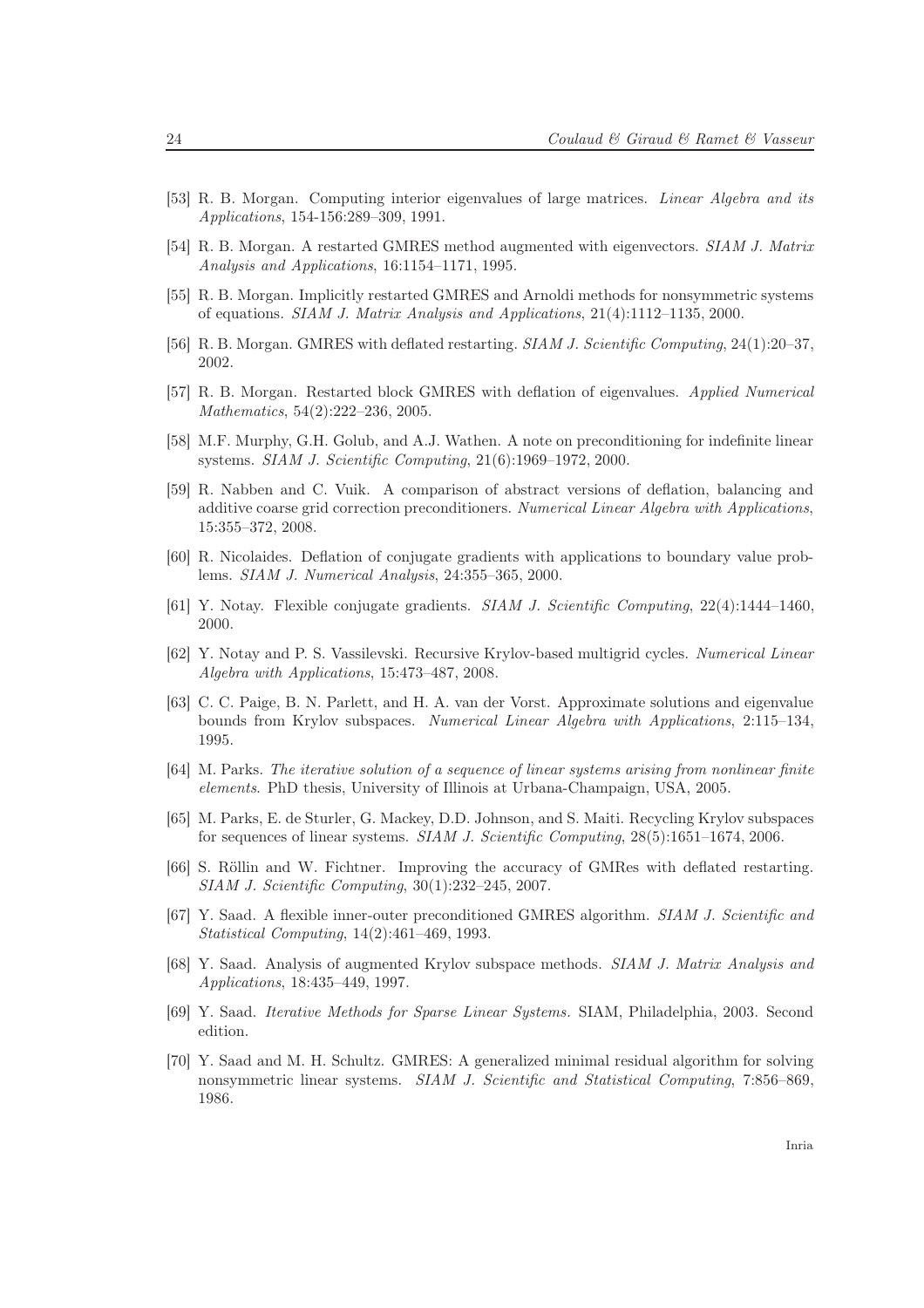- <span id="page-27-4"></span>[71] Y. Saad, M. Yeung, J. Erhel, and F. Guyomarc'h. A deflated version of the conjugate gradient algorithm. SIAM J. Scientific Computing, 21(5):1909–1926, 2000.
- [72] V. Simoncini and D. B. Szyld. Flexible inner-outer Krylov subspace methods. SIAM J. Numerical Analysis, 40(6):2219–2239, 2003.
- [73] V. Simoncini and D. B. Szyld. Theory of inexact Krylov subspace methods and applications to scientific computing. SIAM J. Scientific Computing, 25(2):454–477, 2003.
- <span id="page-27-2"></span><span id="page-27-1"></span>[74] V. Simoncini and D. B. Szyld. Recent computational developments in Krylov subspace methods for linear systems. Numerical Linear Algebra with Applications, 14:1–59, 2007.
- [75] G. L. G. Sleijpen and H. A. Van der Vorst. A Jacobi–Davidson iteration method for linear eigenvalue problems. SIAM Journal on Matrix Analysis and Applications, 17(2):401–425, 1996.
- <span id="page-27-6"></span>[76] A. Stathopoulos and K. Orginos. Computing and deflating eigenvalues while solving multiple right hand side linear systems with an application to quantum chromodynamics. SIAM J. Scientific Computing, 32(1):439–462, 2010.
- [77] J.M. Tang, S.P. Mac Lachlan, R. Nabben, and C. Vuik. A comparison of two-level preconditioners based on multigrid and deflation. SIAM J. Matrix Analysis and Applications, 31(4):1715–1739, 2010.
- <span id="page-27-5"></span>[78] J.M. Tang, R. Nabben, C. Vuik, and Y.A. Erlangga. Comparison of two-level preconditioners derived from deflation, domain decomposition and multigrid methods. Journal of Scientific Computing, 39:340–370, 2009.
- [79] A. Toselli and O. Widlund. Domain Decomposition methods Algorithms and Theory. Springer Series on Computational Mathematics, vol. 34, Springer, 2004.
- <span id="page-27-0"></span>[80] H. A. van der Vorst. Iterative Krylov Methods for Large Linear Systems. Cambridge University Press, 2003.
- <span id="page-27-3"></span>[81] H. A. van der Vorst and C. Vuik. GMRESR: A family of nested GMRES methods. Numerical Linear Algebra with Applications, 1:369–386, 1994.
- [82] C. Vuik, A. Segal, and J. A. Meijerink. An efficient preconditioned CG method for the solution of a class of layered problems with extreme contrasts in the coefficients. J. Comp. Phys., 152:385–403, 1999.
- <span id="page-27-7"></span>[83] S. Wang, E. de Sturler, and G. H. Paulino. Large-scale topology optimization using preconditioned Krylov subspace methods with recycling. Int J. Numerical Methods in Engineering, 69(12):2441–2468, 2007.
- <span id="page-27-8"></span>[84] R. Yu, E. de Sturler, and D. D. Johnson. A block iterative solver for complex non-hermitian systems applied to large-scale electronic-structure calculations. Technical Report UIUCDCS-R-2002-2299, University of Illinois at Urbana-Champaign, Department of Computer Science, 2002.